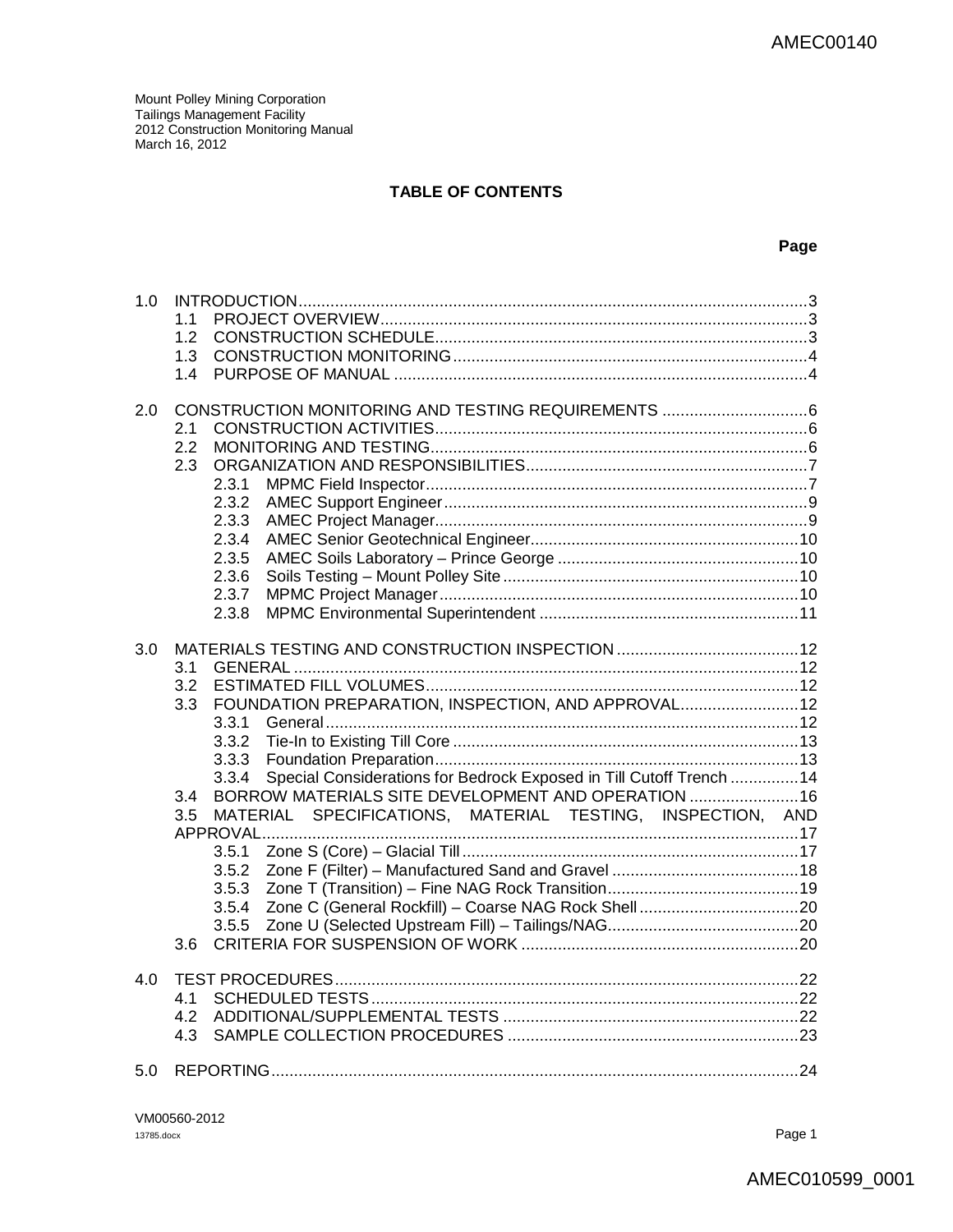### **TABLE OF CONTENTS**

|     |    | 24 |
|-----|----|----|
|     |    |    |
|     |    |    |
|     |    |    |
| 6 N |    |    |
|     |    |    |
|     | 62 |    |
|     | 63 |    |
|     |    |    |
|     |    |    |

#### **LIST OF FIGURES**

| Figure 2.1 |  |
|------------|--|
|            |  |

### **LIST OF TABLES**

| Table 2.1 |  |
|-----------|--|
| Table 3.1 |  |
| Table 3.2 |  |

### **LIST OF APPENDICES**

APPENDIX A - STABILITY ANALYSIS

### APPENDIX B - SAMPLE DAILY CONSTRUCTION REPORT

APPENDIX C - ASTM TEST STANDARDS

#### **LIST OF DRAWINGS**

| Drawing 2012.01 | Stage 8 Tailings Embankment General Site Plan   |
|-----------------|-------------------------------------------------|
| Drawing 2012.02 | Stage 8 Tailings Embankment Plan View           |
| Drawing 2013.03 | <b>Stage 8 Fill Material Specifications</b>     |
| Drawing 2013.04 | Stage 8 Main Embankment 2012 Planned Raise      |
| Drawing 2012.05 | Stage 8 Perimeter Embankment 2012 Planned Raise |
| Drawing 2012.06 | Stage 8 South Embankment 2021 Planned Raise     |
| Drawing 2012.07 | Stage 8 Abutment Foundation Preparation         |

VM00560-2012 13785.docx Page 2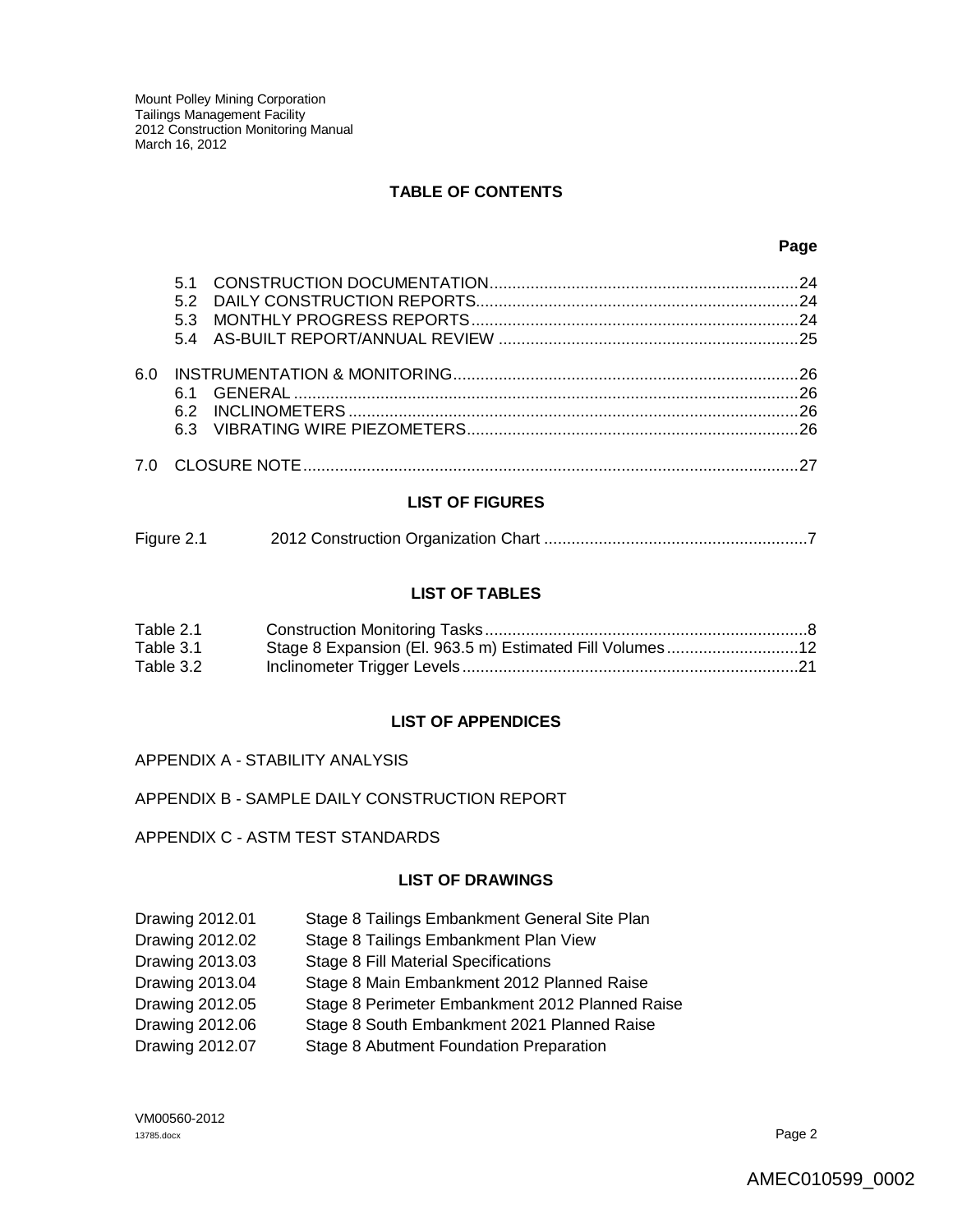## **1.0 INTRODUCTION**

## **1.1 Project Overview**

Mount Polley copper and gold mine is owned by Imperial Metals Corporation and operated by Mount Polley Mining Corporation (MPMC). The site is located 56 km northeast of Williams Lake, British Columbia. The Mount Polley mine began production in 1997 and operated until October 2001, when operations were suspended for economic reasons. In March 2005, the mine restarted production and has been in continuous operation since. Currently, mill throughput is approximately 20,000 tpd. Tailings are deposited as slurry into the tailings storage facility (TSF). The TSF is comprised of one overall embankment that is approximately 4.2km in length. The embankment, based upon original separate embankments, is subdivided into three (3) sections; referred to as the Main Embankment, Perimeter Embankment and South Embankment. Heights vary along the embankment and are approximately 48m, 30m, and 20m respectively (based upon the Main, Perimeter and South nomenclature). The design and construction monitoring of the TSF embankments through 2010 was completed under the direction of Knight Piésold Limited (KP). AMEC Earth and Environmental, now known as AMEC Environment & Infrastructure, a division AMEC Americas (AMEC), assumed the role of engineer of record for the TSF embankment as of 28 January 2011. The overall embankment has incorporated a staged expansion design utilizing a modified centerline construction methodology. The latest expansion was completed in September 2011, which entailed an approximate 2.1m embankment raise to a crest elevation of 960.1m.

The next expansion, to an elevation of 963.5 m, is planned for 2012 construction season. AMEC understands that to accommodate the planned 2012 raise a new permit will be required, ultimate dam design that allows the embankment to be constructed to an elevation of 970.0 m. To check the stability of the proposed 2012 expansion, a slope stability analysis of the embankment was performed.

## **1.2 Construction Schedule**

The optimal construction season for placement of moisture-sensitive till core material at the Mount Polley Project site typically falls between May and September. The 2012 Stage 8 Embankment raise (3.4m to crest El. 963.5 m) is targeted for completion by the end of September 2012.

For the 2012 construction season, as per the 2011 construction season, MPMC will use a contractor to carry out the majority of earthworks associated with the annual raise. Haulage of waste rock and cell construction using tailings will be performed by MPMC.

In addition, MPMC or the contractor will prepare abutment foundations to the full extent of the current ultimate embankment (970.0m) and place the specified blanket materials.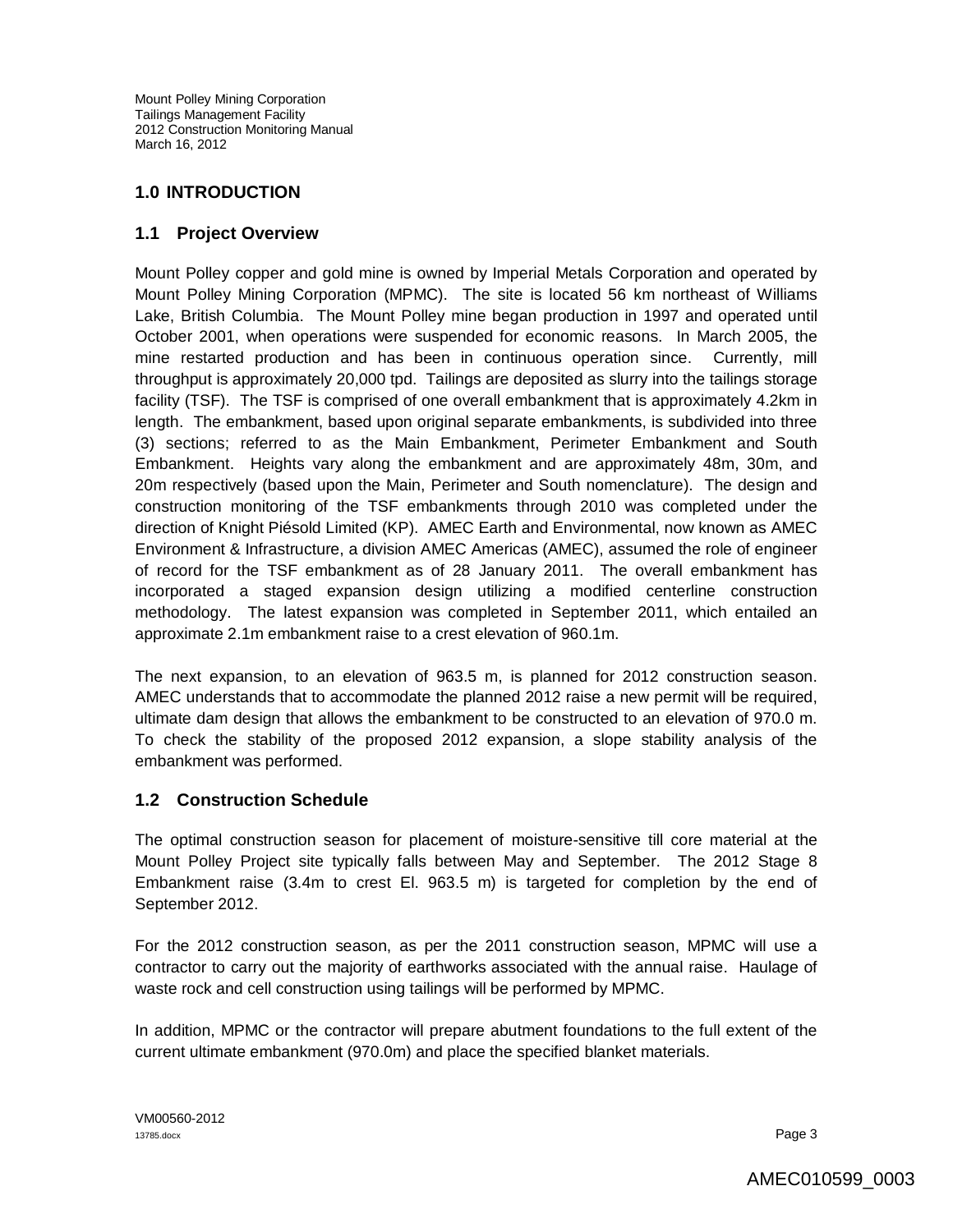## **1.3 Construction Monitoring**

The level of construction monitoring and QA/QC performed in previous years is to be continued. In 2011, MPMC undertook a greater role and responsibility in this regard. Specifically, MPMC engaged its own engineers, technicians, and summer students to provide full-time construction monitoring and field inspection during the construction of the embankment. AMEC provided support as required, which include regular site visits, particularly during key phases of the construction. Overall, this arrangement was deemed to be successful; however, minor modifications to the 2011 construction monitoring program will be implemented for 2012. AMEC understands that for the 2012 construction similar field inspections will be applied. Mr. Luke Moger of MPMC will oversee the overall construction monitoring. The day-to-day monitoring, reporting and instrumentation readings will be the responsibility of the MPMC Field Inspectors and mine technicians.

At the commencement of construction, AMEC will provide full-time supervision for approximately ten (10) days, to kick-off construction and to verify that proper construction methods are employed, material specifications are met and testing requirements and frequencies are understood and followed by MPMC personnel.

Once AMEC is satisfied that the design objectives are being met, and that MPMC Field Inspectors are fully trained and prepared to undertake the construction monitoring and reporting role with primarily remote support required by AMEC, AMEC will reduce monitoring presence to monthly visits (though actual timing will vary somewhat with visits timed for key construction activities such as foundation preparation and approval, and till core trench approval). To be successful, this arrangement will require MPMC Field Inspector, devoted full-time to the dam construction project, to have good support and co-operation from senior Mt. Polley personnel, and from the Mt. Polley construction team, along with regular technical support as needed from AMEC project personnel.

Todd Martin, Senior Geotechnical Engineer or Daryl Dufault, Project Manager, will visit the site during construction activities. The objective of this senior personnel visit will be to conduct an annual site-visit, and get a "look-ahead" so that any future upcoming issues can be proactively identified and resolved. This visit will also be used to ensure that a good working relationship is being maintained between AMEC and MPMC project personnel, which will be critical to AMEC having the requisite confidence to provide as-built report sign off following the end of each stage of the embankment raise.

## **1.4 Purpose of Manual**

AMEC has prepared this manual for use by MPMC's on-site personnel and for AMEC's engineering support personnel, who will maintain close communication with the site throughout the construction season and carry out periodic site visits as required.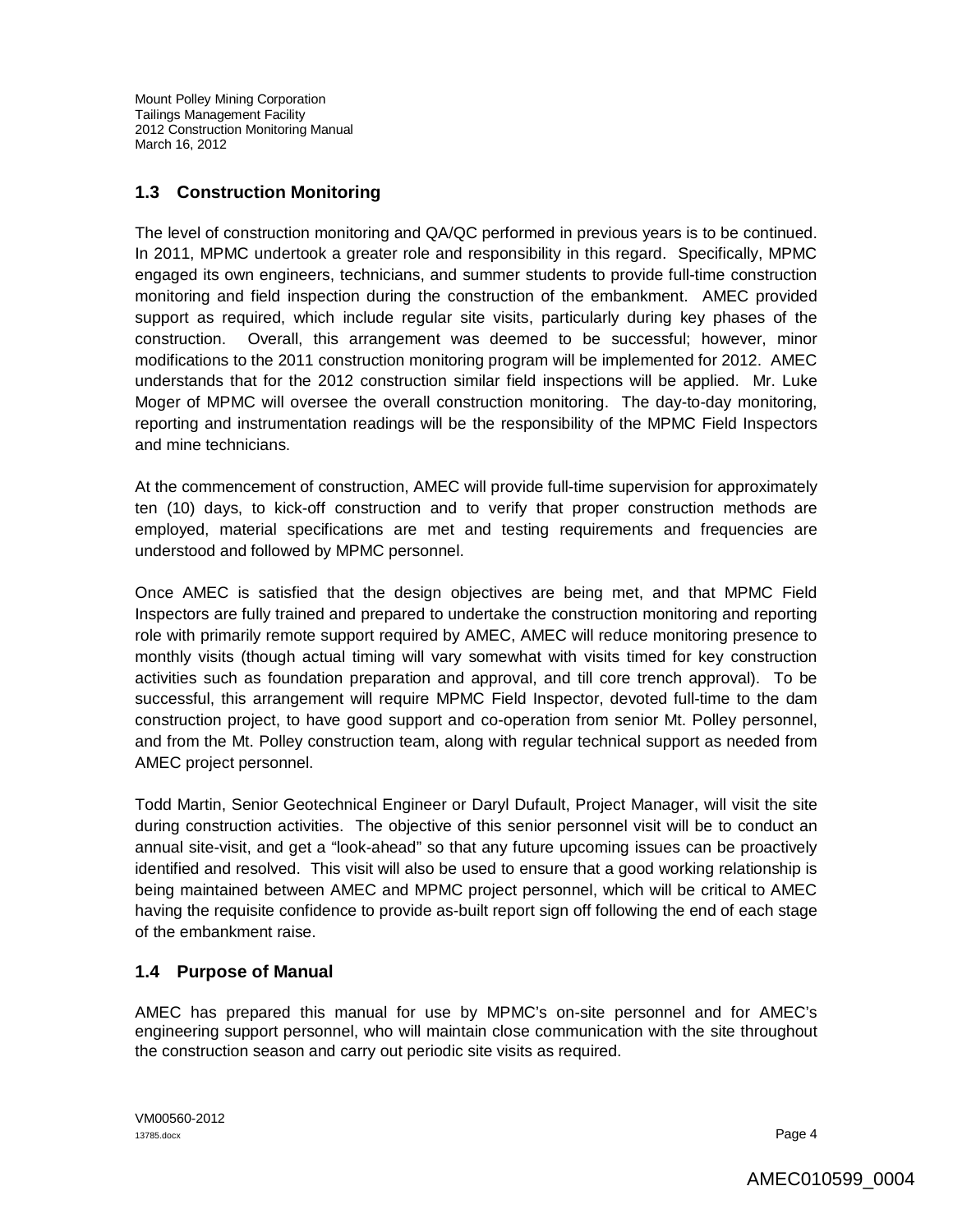The objectives of this manual are as follows:

- Summarize the annual construction plans.
- Detail the technical specifications for the dam construction as presented in the design drawings.
- Outline the requirements for monitoring and reporting of the dam construction.
- Present the proposed performance monitoring procedures and design criteria.
- Clearly define the roles and responsibilities of both MPMC and AMEC personnel associated with the 2012 embankment construction activities.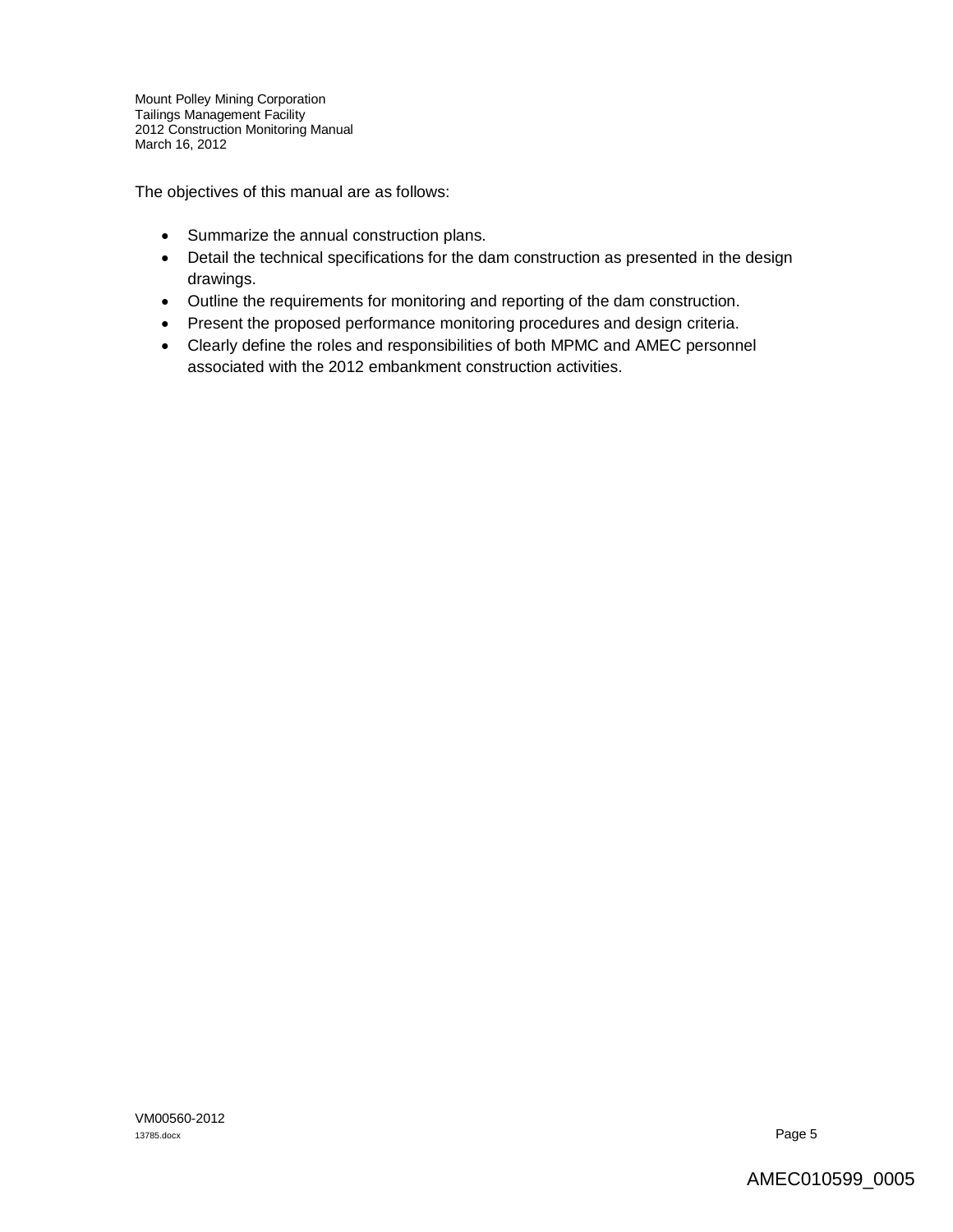## **2.0 CONSTRUCTION MONITORING AND TESTING REQUIREMENTS**

### **2.1 Construction Activities**

The 2012 construction of the TSF embankment will include the following activities:

- Foundation preparation of the abutments to an elevation of 970.0 m, including excavation of the cut-off trench.
- Development of glacial till borrow areas.
- Development of non-acid-generating (NAG) rock borrow areas (mine rock).
- Development of the sand and gravel borrow area or production of sand and gravel from mine waste rock via processing.
- Excavating, hauling, placing, and compacting acceptable structural fills and waste zones to raise the dam core and shell in accordance with design specifications.

The guidelines for quality control testing procedures outlined in this manual are to be observed during construction to satisfy and document that the dam is constructed in accordance with the design intent.

## **2.2 Monitoring and Testing**

The general monitoring and testing requirements for construction of the 2012 construction of the TSF embankment correspond to the construction activities outlined in Section 2.1; these general requirements are:

- Review and confirm that the prepared foundation areas are acceptable for support of structural fills.
- Review and confirm that the borrow materials are acceptable for use as structural fill.
- Monitor and test (where required) the placement and compaction of accepted structural fill.
- Monitor dam performance by reading and recording instruments in the dam(s) and preparing cumulative change and time plots of the results.
- Monitor drain performance by measuring flow and inspecting water quality

Construction monitoring of activities such as placement of structural fills and foundation preparation will proceed on a continuous basis. Schedules based on minimum test frequencies per unit volume of compacted structural fill will be followed for the various field and laboratory tests, with additional tests to be performed as required to reassess out-of-compliance results or at the discretion of AMEC.

The results of the monitoring and testing program will be reported to the appropriate parties (MPMC, AMEC) as they are obtained.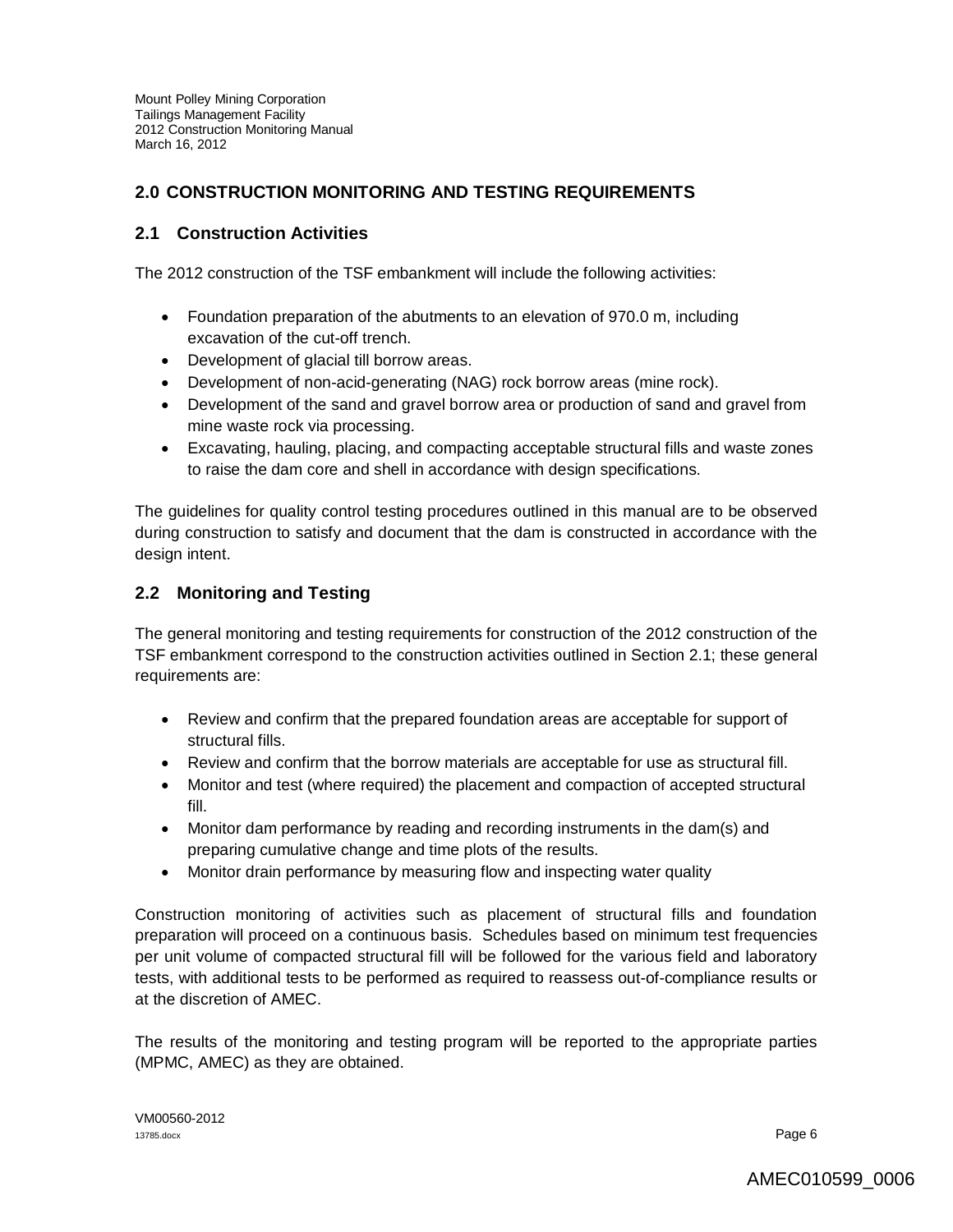## **2.3 Organization and Responsibilities**

Overall Figure 2.1 below outlines the overall organizational structure for Stage 8 TSF embankment construction, while the responsibilities are summarized in Table 2.1.



**Figure 2.1 2012 Construction Organization Chart**

## **2.3.1 MPMC Field Inspector**

MPMC is to provide a full-time field inspector to monitor daily embankment expansion construction. The MPMC Field Inspector is to have support and co-operation from the senior MPMC personnel and construction team.

The responsibilities of MPMC's Field Inspector will be as follows:

- Monitor and photograph daily construction activities related to TSF embankment.
- Set out construction limits, and verify lift thicknesses and zone widths.
- Prepare daily technical/activity reports. (See Appendix B).
- Conduct instrumentation readings on a regular basis and promptly report them to AMEC.
- Document and conduct compaction testing and visual and laboratory material testing as specified in this document.
- Report any non-compliance issues observed to AMEC and MPMC.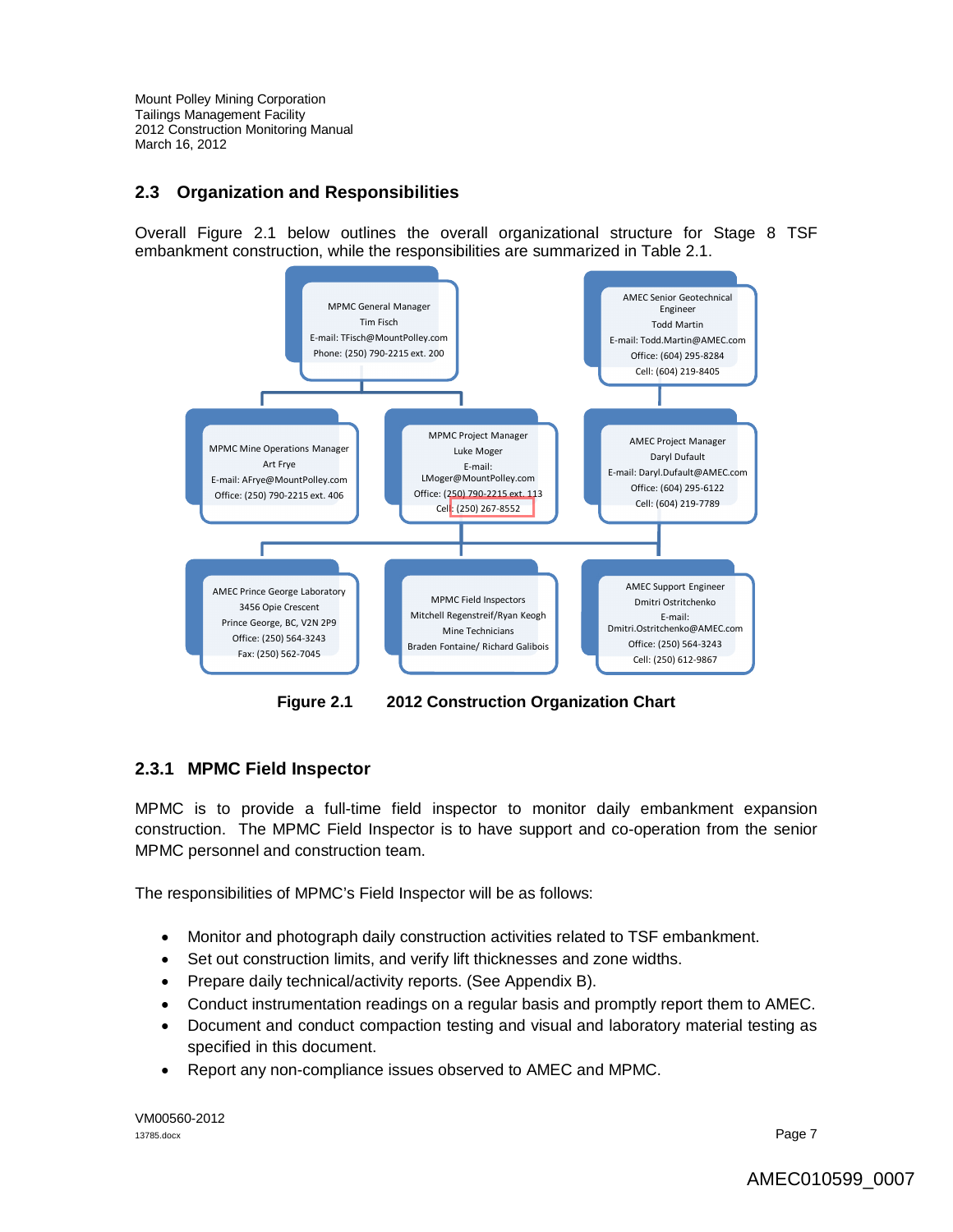VM00560-2012 13785.docx

# **Table 2.1 Construction Monitoring Tasks**

| No. | <b>Tasks Description</b>                                                                                                                               | <b>Responsibility</b> |
|-----|--------------------------------------------------------------------------------------------------------------------------------------------------------|-----------------------|
| 1.0 | <b>Foundation Preparation</b>                                                                                                                          |                       |
| 1.1 | Abutment Extensions: Review of exposed soil and or rock conditions and confirmation that suitable dense, undisturbed,                                  |                       |
|     | native soil, or sound bedrock conditions are exposed for dam construction.                                                                             | <b>AMEC</b>           |
| 1.2 | Core Trench Construction: Review of exposed soil and/or rock conditions, perform test pits as required to confirm the                                  |                       |
|     | thickness of glacial till over bedrock along the core trench alignment. Review of core trench excavation and                                           | AMEC                  |
|     | confirmation of proper excavation slopes. Direct rock excavation and cleaning work as deemed necessary.                                                |                       |
| 1.3 | Approval: Review the provided photos of the foundation preparation and provide approval.                                                               | <b>AMEC</b>           |
| 2.0 | <b>Review of Borrow Areas and Materials</b>                                                                                                            |                       |
| 2.1 | <b>Glacial Till Borrow Pit:</b>                                                                                                                        |                       |
|     | Review cut slopes.<br>$\bullet$                                                                                                                        |                       |
|     | Collect samples of borrow material for testing to assess both suitability of materials and to evaluate the                                             | <b>MPMC</b>           |
|     | Standard Proctor maximum dry density and optimum moisture content of the material.                                                                     |                       |
| 2.2 | Report test results to AMEC and MPMC's Project Manager as they are obtained.<br>NAG Rock Source (Zone C):                                              |                       |
|     | Review the selective borrowing/classification of material for the coarse NAG rockfill.<br>$\bullet$                                                    |                       |
|     | Visual verification of the material for conformance to the gradation specifications.                                                                   | <b>MPMC</b>           |
|     | Report observation to AMEC and MPMC's Project Manager as they are obtained.                                                                            |                       |
| 2.3 | NAG Rock Source (Zone T):                                                                                                                              |                       |
|     | Monitoring the selective borrowing/classification/processing of material for the fine NAG rock transition zone.<br>$\bullet$                           |                       |
|     | Collect periodic samples for conformance to the gradation specifications.                                                                              | <b>MPMC</b>           |
|     | Report observation to AMEC and MPMC's Project Manager as they are obtained.                                                                            |                       |
| 2.4 | NAG Crushing Operation (Zone F):                                                                                                                       |                       |
|     | Monitoring the filter sand and gravel crushing and decking operation.<br>$\bullet$                                                                     | <b>MPMC</b>           |
|     | Collect periodic samples for conformance to the gradation specifications.<br>$\bullet$                                                                 |                       |
|     | Report observation to AMEC and MPMC's Project Manager as they are obtained.                                                                            |                       |
| 2.5 | <b>Materials Approval:</b>                                                                                                                             |                       |
|     | Conduct Tests on collected samples.<br>$\bullet$                                                                                                       | <b>AMEC</b>           |
|     | Approve the materials to be used during construction of the embankment.<br>$\bullet$                                                                   |                       |
| 3.0 | <b>Review of Structural Fill Placement</b>                                                                                                             |                       |
| 3.1 | Zone S:                                                                                                                                                |                       |
|     | Review and confirm that the locations of zone interfaces are in their correct locations.                                                               |                       |
|     | Confirm the width of the core zone is sufficient.<br>$\bullet$                                                                                         |                       |
|     | Test the placed and compacted Zone S structural fill for in-place density.                                                                             | <b>MPMC</b>           |
|     | Collect samples for moisture content determinations and density (rock content) corrections.<br>Collect samples of fill for confirmation index testing. |                       |
|     | Report observations and test results to AMEC and MPMC's Project Manager as they are obtained.<br>$\bullet$                                             |                       |
| 3.2 | Zone C:                                                                                                                                                |                       |
|     | Review and confirm that the NAG rock is in conformance to the gradation specifications.<br>$\bullet$                                                   | <b>MPMC</b>           |
|     | Observe and confirm the compaction specification is followed.                                                                                          |                       |
| 3.3 | Zone T:                                                                                                                                                |                       |
|     | Review and confirm that the NAG transition zone rock is in conformance to the gradation specifications.<br>$\bullet$                                   |                       |
|     | Observe and confirm the compaction specification is followed.<br>$\bullet$                                                                             | <b>MPMC</b>           |
|     | Collect samples for gradation analysis.<br>$\bullet$                                                                                                   |                       |
|     | Report observations and test results to AMEC and MPMC's Project Manager as they are obtained.<br>$\bullet$                                             |                       |
| 3.4 | Zone F:                                                                                                                                                |                       |
|     | Review and confirm that the zone interfaces are in their correct locations.<br>$\bullet$                                                               |                       |
|     | Confirm the width of the filter zone is sufficient.<br>$\bullet$                                                                                       |                       |
|     | Collect samples for gradation analysis.<br>$\bullet$                                                                                                   | <b>MPMC</b>           |
|     | Review and confirm that the crushed fine filter material is in conformance to the gradation specifications.<br>$\bullet$                               |                       |
|     | Confirm via hand-excavated test pits that segregation of filter sand and gravel is not occurring.<br>$\bullet$                                         |                       |
|     | Report observations and test results to AMEC and MPMC's Project Manager as they are obtained.                                                          |                       |
| 3.5 | Zone U:                                                                                                                                                |                       |
|     | Review and confirm that the zone interface is in the correct location.<br>$\bullet$                                                                    | <b>MPMC</b>           |
|     | Monitor material reworking to ensure proper distribution within the cell.                                                                              |                       |
| 4.0 | Report observations and test results to AMEC and MPMC's Project Manager as they are obtained.<br><b>Dam Performance Monitoring</b>                     |                       |
| 4.1 | Coordinate biweekly readings of vibrating wire piezometers and slope inclinometers during the construction. Submit the                                 |                       |
|     | raw data collected to AMEC for review.                                                                                                                 | <b>MPMC</b>           |
| 4.2 | Review submitted weekly readings, prepare associated graphs and analyze the collected data.                                                            |                       |
|     | Report monitoring results to AMEC and MPMC's Project Manager as they are obtained.                                                                     | <b>AMEC</b>           |
| 5.0 | <b>Construction Monitoring</b>                                                                                                                         |                       |
| 5.1 | Daily meetings between MPMC's Field Inspectors and Contractor to establish and review daily construction plan,                                         |                       |
|     | identify concerns, and discuss other relevant issues.                                                                                                  | <b>MPMC</b>           |
| 5.2 | Monthly meeting between MPMC's Field Inspector, Project Manager, AMEC Support Engineer and Contractor.                                                 | MPMC/AMEC             |
| 5.3 | Establish and confirm construction boundaries between various zones.                                                                                   | <b>MPMC</b>           |
| 5.4 | Addressing any concerns or out-of-compliance situations observed and recorded during construction.                                                     | MPMC/AMEC             |
| 6.0 | <b>Record Keeping</b>                                                                                                                                  |                       |
| 6.1 | Maintain daily construction site photographic record of construction activities.                                                                       | <b>MPMC</b>           |
| 6.2 | Completing daily construction reports, and delivering a copy to MPMC's Project Manager and by email to AMEC's                                          |                       |
|     | Support Engineer.                                                                                                                                      | <b>MPMC</b>           |
| 6.3 | Completing monthly construction reports, with copies to MPMC's Project Manager and AMEC's Project Manager and                                          |                       |
|     | Senior Geotechnical Engineer.                                                                                                                          | AMEC                  |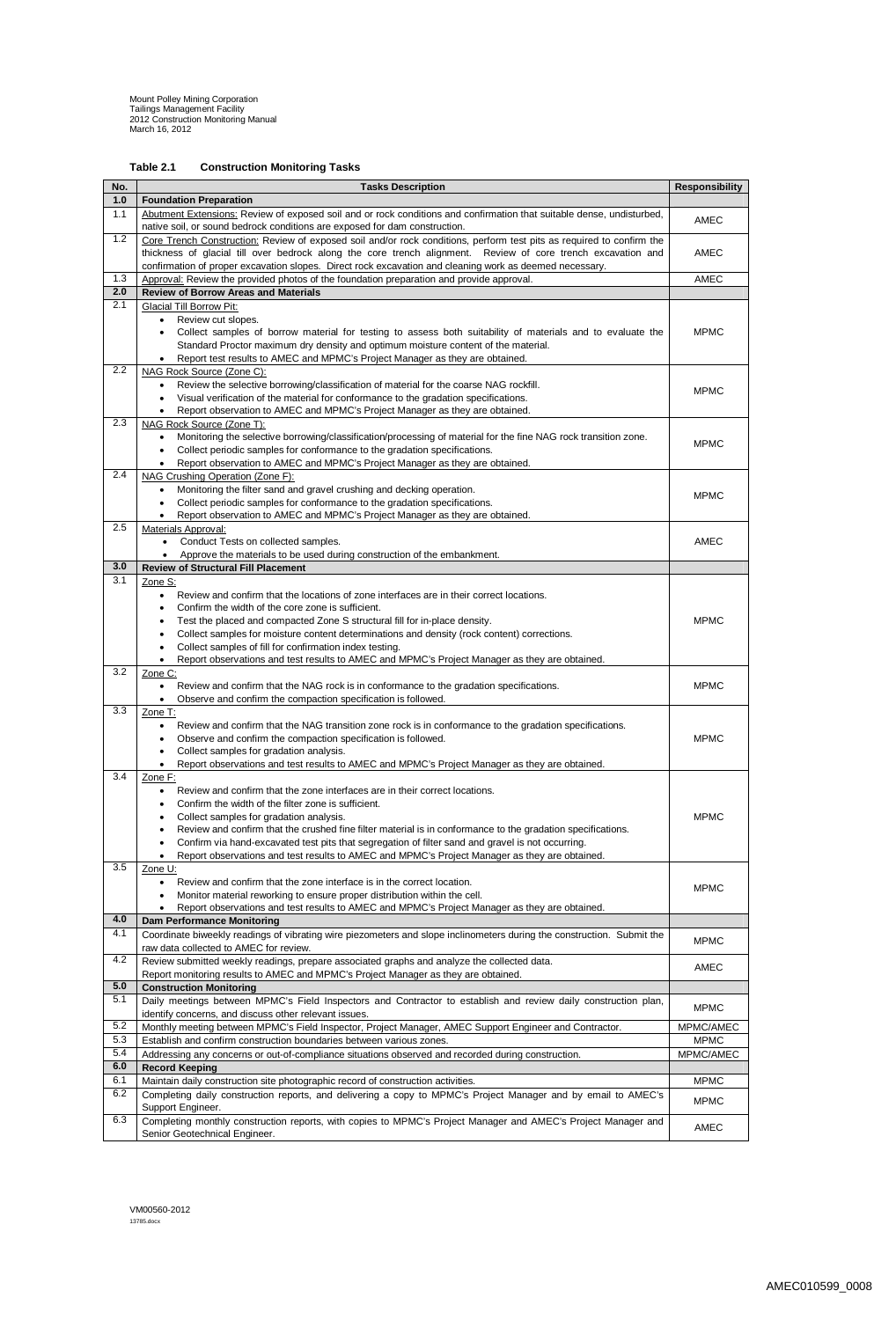## **2.3.2 AMEC Support Engineer**

The AMEC Support Engineer will provide full-time construction monitoring at the commencement of Stage 8 construction. After the MPMC Field Inspector has achieved sufficient confidence and commensurate approval, the AMEC Support Engineer will provide primarily remote assistance by reviewing daily reports and instrumentation data as required. The AMEC Support Engineer will also conduct monthly site visits (actual frequency to be determined by site performance) to verify construction methods and specifications are being followed.

The responsibilities of the AMEC Support Engineer are as follows:

- Provide remote assistance to MPMC Field Inspector.
- Provide on-site assistance with inspection and approval of abutment preparation.
- Review daily construction reports, communicate and document any concerns arising from the review to AMEC's Project Manager and/or Senior Geotechnical Engineer.
- Review instrumentation reading plots provided by MPMC, and communicate any concerns to AMEC's Project Manager and/or Senior Geotechnical Engineer.
- Carry out monthly site visits to monitor construction progress and perform quality assurance testing.
- Prepare monthly progress reports summarizing construction activities, test results, and milestone achievements.
- Prepare site As-built/Annual Review Report.

### **2.3.3 AMEC Project Manager**

AMEC's Project Manager will have overall responsibility for AMEC's role with upcoming and future dam raising projects. He will review all monthly construction progress reports and liaise with the AMEC Senior Geotechnical Engineer and MPMC's Project Manager to review any problems that may arise.

The AMEC Project Manager will also liaise with the AMEC Support Engineer and the MPMC's Project Manager (and through him MPMC's Field Inspector), and will make site visits as deemed necessary during construction. The exact timing and duration of the site visits will be determined in consultation with the MPMC Project Manager so that critical aspects of the construction can be viewed during these visits.

The responsibilities of AMEC's Project Manager will be as follows:

 Review instrumentation interpretations and communication of any concerns to MPMC's Project Manager and AMEC's Senior Geotechnical Engineer.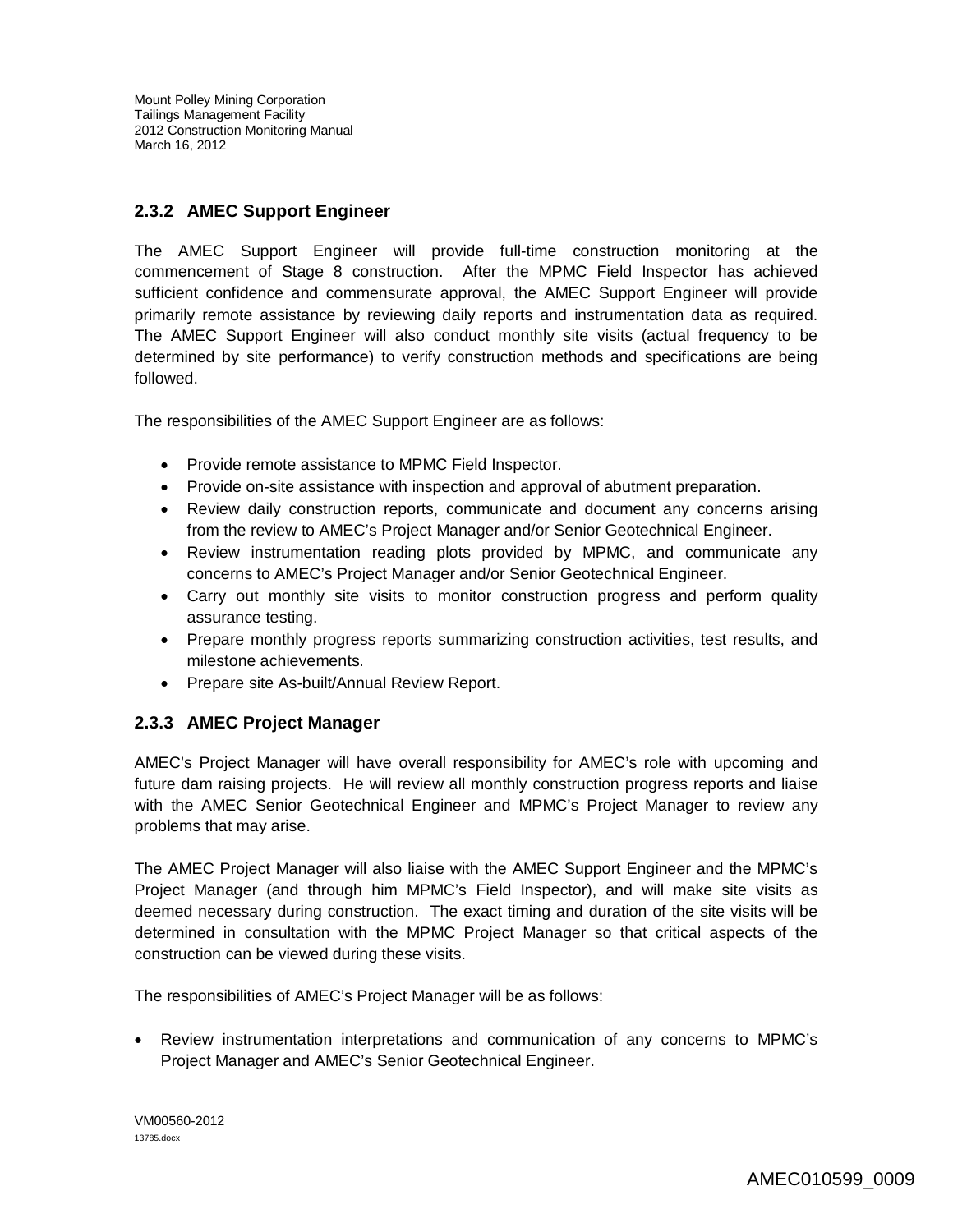- Review monthly progress reports prepared by the AMEC Support Engineer and document and communicate any concerns arising from these reviews to MPMC's Project Manager and AMEC's Senior Geotechnical Engineer.
- Carry out periodic site visits as appropriate during the construction season, timed to coincide with critical aspects of the construction.
- Identification, review, and approval of any design changes determined to be required by AMEC and/or MPMC.

## **2.3.4 AMEC Senior Geotechnical Engineer**

AMEC's Senior Geotechnical Engineer will serve as the engineer of record for the Mount Polley TSF embankment. He will review monthly construction and instrumentation reports as required and review the As-built/Annual Review reports. AMEC's Senior Geotechnical Engineer is familiar with the site and will make site visits only if deemed necessary by the AMEC Project Manager or MPMC Project Manager.

# **2.3.5 AMEC Soils Laboratory – Prince George**

All off-site material testing will be carried out at the AMEC Prince George Laboratory. MPMC will be responsible for collection and shipment of samples as required. AMEC's laboratory technician will be responsible for carrying out the required testing and reporting of results to the AMEC Support Engineer who in turn will convey the results to MPMC's Project Manager.

## **2.3.6 Soils Testing – Mount Polley Site**

For the 2012 construction period, AMEC will conduct the majority of material testing required to support the construction. The following tests are required to be carried out by Mount Polley personnel at the Mount Polley on-site lab:

- gradation analysis (3 tests per run) for Zone T and Zone F during production (D422-07)
- daily moisture content confirmatory testing (D2216-10) of Zone S.

All test results will be compiled by the MPMC Field Inspector or the MPMC laboratory staff, and are to be submitted to AMEC's Support Engineer along with the daily construction reports for review and approval.

# **2.3.7 MPMC Project Manager**

MPMC's Project Manager shall assume overall responsibility for MPMC construction management and MPMC supervision, monitoring, and quality control testing activities when AMEC is not on site. This person shall ensure that the design specifications and the QA/QC requirements as outlined in this manual are followed. In the absence of the MPMC Project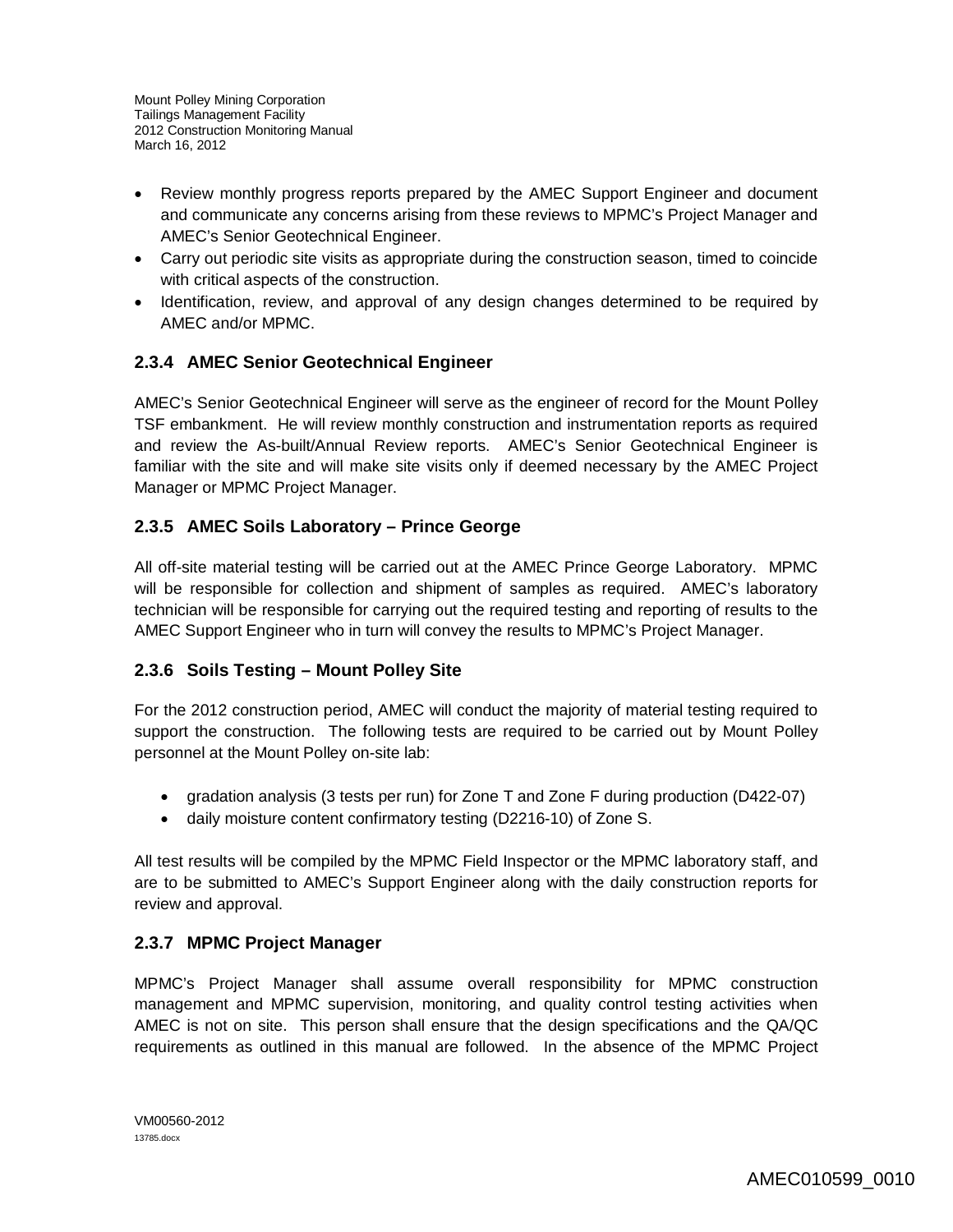Manager, the MPMC Mine Technicians dedicated to the TSF embankment will take responsibility, under the supervision of the Mine Operations Manager.

MPMC's Project Manager shall liaise with AMEC's Support Engineer and AMEC's Project Manager to discuss construction progress, any problems encountered and their resolution, and the timing of site visits by AMEC personnel to view the construction.

The MPMC Project Manager will address any concerns raised by the MPMC Field Inspector/AMEC Support Engineer, including, but not limited to, the following:

- Placement of material unacceptable as dam fill.
- Unacceptable construction procedures (excessive lift thickness, inadequate compaction, inadequate foundation preparation, inadequate material testing etc.).
- Non-compliance issues identified by the AMEC Support Engineer and MPMC Field Inspector that are not immediately rectified by the construction forces, be they those of the contractors or MPMC.

### **2.3.8 MPMC Mine Operations Manager**

The MPMC Mine Operations Manager will address any concerns raised by the Field Inspector/Support Engineer as related to any potential environmental issues or concerns.

### **2.3.9 MPMC Field Inspector and Mine Technicians**

Survey control for the dam construction will be provided by MPMC. The MPMC Field Inspectors, with support from Mine Technicians, will be responsible for the following tasks:

- Locating the centerline and cutoff trenches for the Dam as identified on the appropriate AMEC construction drawings.
- Establishing and maintaining upstream and downstream slope stakes as required during dam construction.
- Locating the upstream and downstream toes of the slopes in the field, based on the identified centerline locations.
- Providing location and elevation data as required by field staff.
- Collecting data required for the as-built drawings, including a complete survey of the cutoff trench, dam crest, and dam toe as constructed.

The Field Inspector will record survey data as provided for compacted density test locations, etc. in the daily construction reports.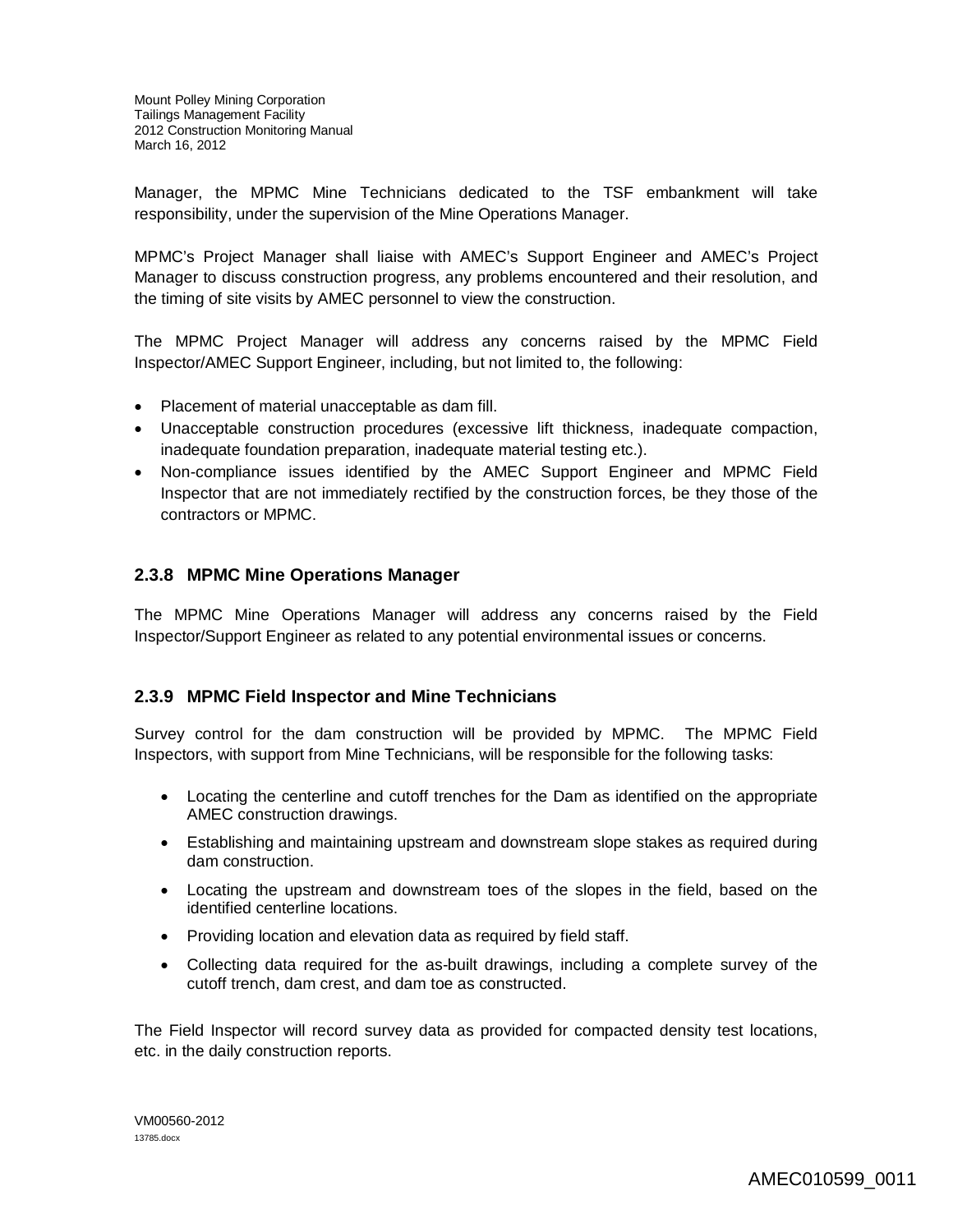## **3.0 MATERIALS TESTING AND CONSTRUCTION INSPECTION**

## **3.1 General**

The detailed technical requirements for the 2012 raise of the TSF Embankment are shown in attached drawing 2012.01 through 2012.07. The technical requirements for the construction are indicated on attached drawing and are restated in Sections 3.3 through 3.6.

## **3.2 Estimated Fill Volumes**

Table 3.1 below summarizes the estimated material quantities for Stage 8 expansion to be constructed in 2012.

| <b>SECTION</b>                        | <b>ESTIMATED FILL VOLUMES (m<sup>3</sup>)</b> |        |        |        |
|---------------------------------------|-----------------------------------------------|--------|--------|--------|
|                                       | Zone C                                        | Zone T | Zone F | Zone S |
| Main<br><b>Embankment</b>             | 57,900                                        | 7,400  | 7,400  | 20,600 |
| <b>Perimeter</b><br><b>Embankment</b> | 70,100                                        | 11,900 | 11,900 | 33,200 |
| <b>South</b><br><b>Embankment</b>     | 32,400                                        | 6,400  | 6,400  | 17,900 |
| Total                                 | 160,400                                       | 25,700 | 25,700 | 71,700 |

**Table 3.1 Stage 8 Expansion (El. 963.5 m) Estimated Fill Volumes**

*Notes:*

*1. Volumes are estimated from drawings 2012.02 through 2012.06, and are rounded up to the nearest 100 m<sup>3</sup> .* 

*2. No settlement allowance has been considered.*

*3. Quantities are based on neat construction lines; with no contingency or allowance for overbuild or waste factors.*

## **3.3 Foundation Preparation, Inspection, and Approval**

## **3.3.1 General**

Foundation preparation for the 2012 dam construction along the abutment extensions are to be completed to the following specifications:

- All topsoil, organic material, soft or loose soils, and other deleterious materials are to be removed from the foundation area.
- The exposed abutment foundation subgrade is to consist of dense to very dense glacial till, or bedrock.
- The abutment subgrade shall be proof-rolled with a smooth drum compactor.

Foundation preparation for the abutment cutoff trench extensions will be completed to the following specifications and in accordance with Detail 1 on drawing 2012.07: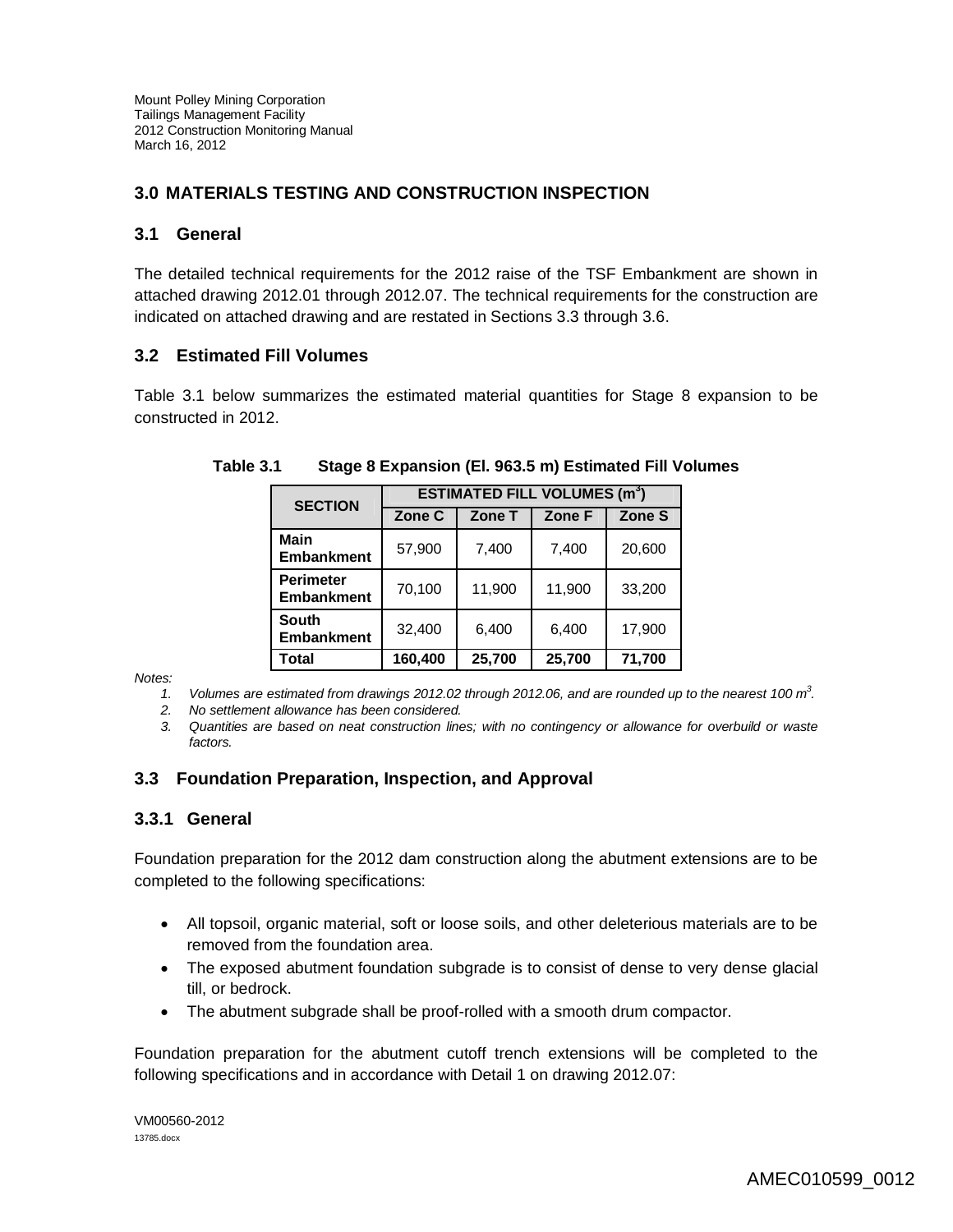- The cutoff trench shall extend a minimum of 0.5m into the undisturbed glacial till, where the glacial till is in excess of 1m thick.
- Where less than 1m thickness of glacial till exists, the cutoff trench shall extend to sound bedrock with removal of weathered or fractured bedrock completed to the approval of the AMEC Support Engineer. Additional specifications related to bedrock encountered in the cutoff trench are provided in Section 3.3.4 below.
- The thickness of glacial till at the cutoff trench is to be confirmed by performing test pits at locations along the cutoff trench alignment selected by the AMEC Support Engineer.
- The cutoff trench shall be constructed with a minimum 2m width at its base. Where bedrock is encountered, the AMEC Support Engineer may direct that overburden be removed for the full 5m width of the Zone S core.
- The cutoff trench shall have side slopes of 1H:1V or flatter. Steeper slopes may be accepted in bedrock at the discretion of the AMEC Support Engineer.
- Surface runoff water or groundwater shall not be permitted to collect in the cutoff trench.

Prior to placement and compaction of structural fill in the cutoff trench excavation, the Field Inspector will send photos to the AMEC Support Engineer for review and, as appropriate, approval. The Field Inspector will verify that the cutoff trench is founded in the minimum specified depth of glacial till (and will conduct or oversee soil probing as required), or that the cutoff trench is founded on sound bedrock. Cutoff trench excavation inspections will be performed as required, and inspection dates and results will be tracked by the Field Inspector on copies of the construction drawings or by station number. MPMC Field Inspectors, with support from the Mine Technicians, will provide a survey pick-up of the cutoff trenches and maintain a project database for use in the as-built documentation.

# **3.3.2 Tie-In to Existing Till Core**

The 2012 raise of the core zones of the embankment will involve placement of structural fill on the existing dam crests. On the existing dam crests, removal of the crest running surface (by grading it off the upstream edge of the dam crest) may be required, followed by removal and/or drying and re-compaction of any loose, over-wet zones within the till fill. As the final lift of 2011 construction season was not tested, the material will be tested and if necessary re-compacted as specified in Section 3.5.1 of this document.

# **3.3.3 Foundation Preparation**

Foundation preparation is to be conducted when AMEC's Support Engineer is on site. The foundation preparation for 2012 construction will consist of foundation preparation to the current ultimate design (El. 970.0m). The foundation will be drained (where required) and will be stripped of all organic material, loose or soft soils, and all other deleterious materials under the foot print of the embankment with an additional 2m buffer zone for tie-in capabilities and material placement inaccuracies. These unacceptable materials will be wasted in an approved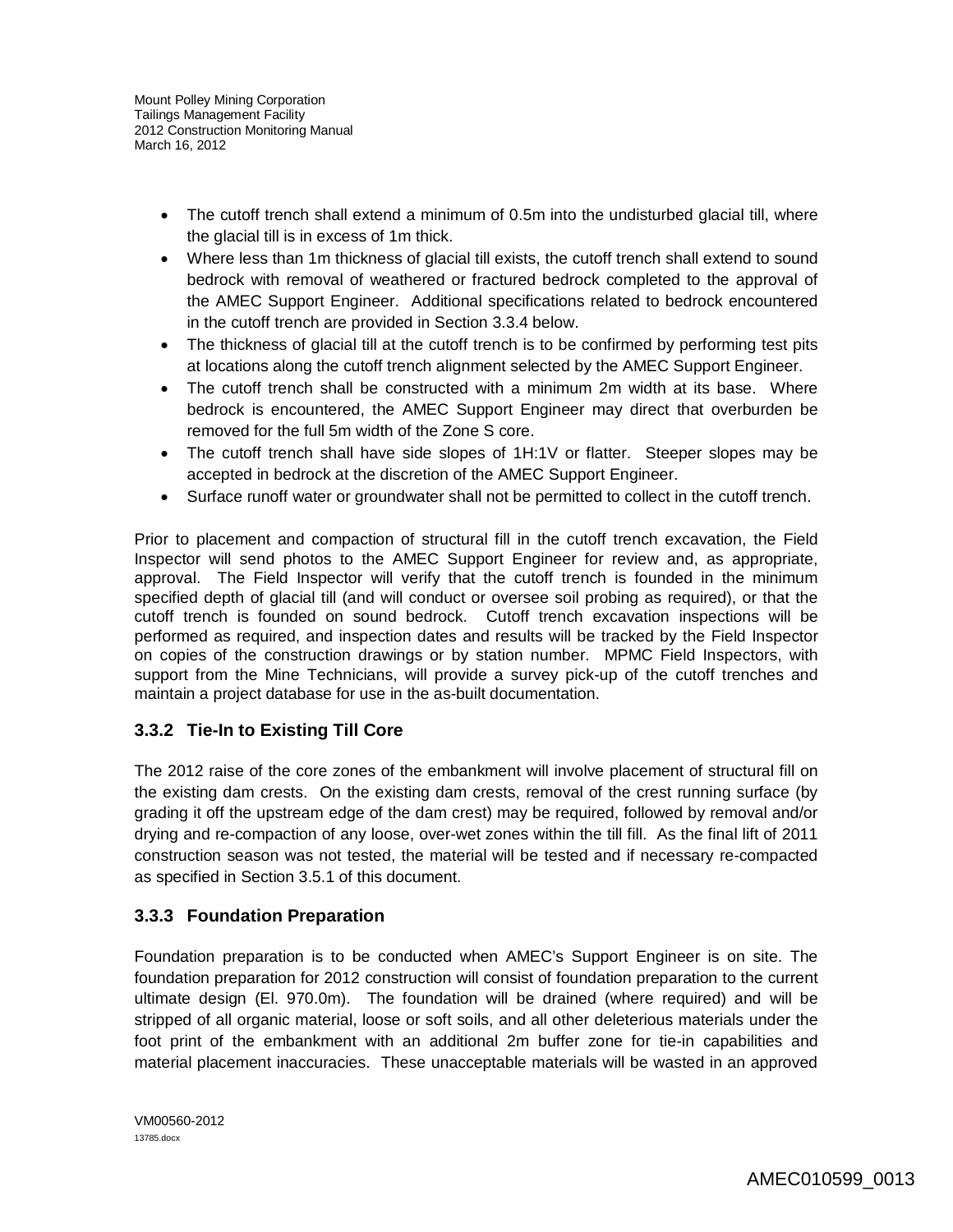manner, in an approved location as designated by MPMC personnel. Salvageable topsoil and organic material that could be used for reclamation will be stockpiled in appropriate locations for future use, as directed by MPMC's Project Manager.

Suitable dense subgrade for the embankment will be exposed, then proof-rolled and scarified (if deemed necessary by the AMEC Support Engineer). Prior to placement of structural fill as specified on drawing 2012.07, AMEC's Support Engineer will approve the subgrade. The exposed subgrade is to be protected from moisture softening due to surface water runoff or excessive precipitation.

The cutoff trench location will be identified in the field with a survey (to be completed by MPMC Field Inspectors and Mine Technicians), and the design vertical (depth) extent of the cutoff in native soil or weathered bedrock verified by test pits or soil probes that extend below the minimum specified trench depth (see Detail 1, drawing 2012.07). The cutoff trench excavation will be protected from moisture softening due to surface water inflow or excessive precipitation. Water seeping into the cutoff trench excavation will be removed by pumping, and will not be permitted to collect and remain in the excavation.

Prior to placement and compaction of structural fill in the cutoff trench excavation, AMEC's Support Engineer will approve the preparation of the trench. Inspections will occur as foundation areas are prepared and the approval will be documented as described in the monthly report. Photographic records will be maintained to identify foundation areas that have been inspected and approved, clearly indicating their date of inspection. Areas not approved for placement of structural fill by the AMEC Support Engineer are not to be covered with fill under any circumstances to avoid having to remove/replace materials.

## **3.3.4 Special Considerations for Bedrock Exposed in Till Cutoff Trench**

If bedrock is encountered in the dam foundation cutoff trench, special considerations exist and special bedrock treatment measures may be required. Guidelines and procedures for dealing with bedrock exposed in the cutoff trenches are as follows:

Weathered or fractured bedrock is defined as bedrock that can be readily excavated by a dozer or a hoe excavator equipped with a digging bucket and that, based on visual assessment, is highly pervious to groundwater flow due to the presence of fractures/joints/faults. Sound (competent) bedrock, is defined as bedrock that can be excavated only with significant difficulty (or not at all) by a hoe excavator equipped with a digging bucket. When excavating in bedrock, frequent communication with AMEC's Senior Geotechnical Engineer and transmission of photographs are to be carried out.

If shear/fault zones are encountered within the bedrock exposed in the core to abutment contacts, the following information should be collected and passed on to AMEC's Senior Geotechnical Engineer:

VM00560-2012 13785.docx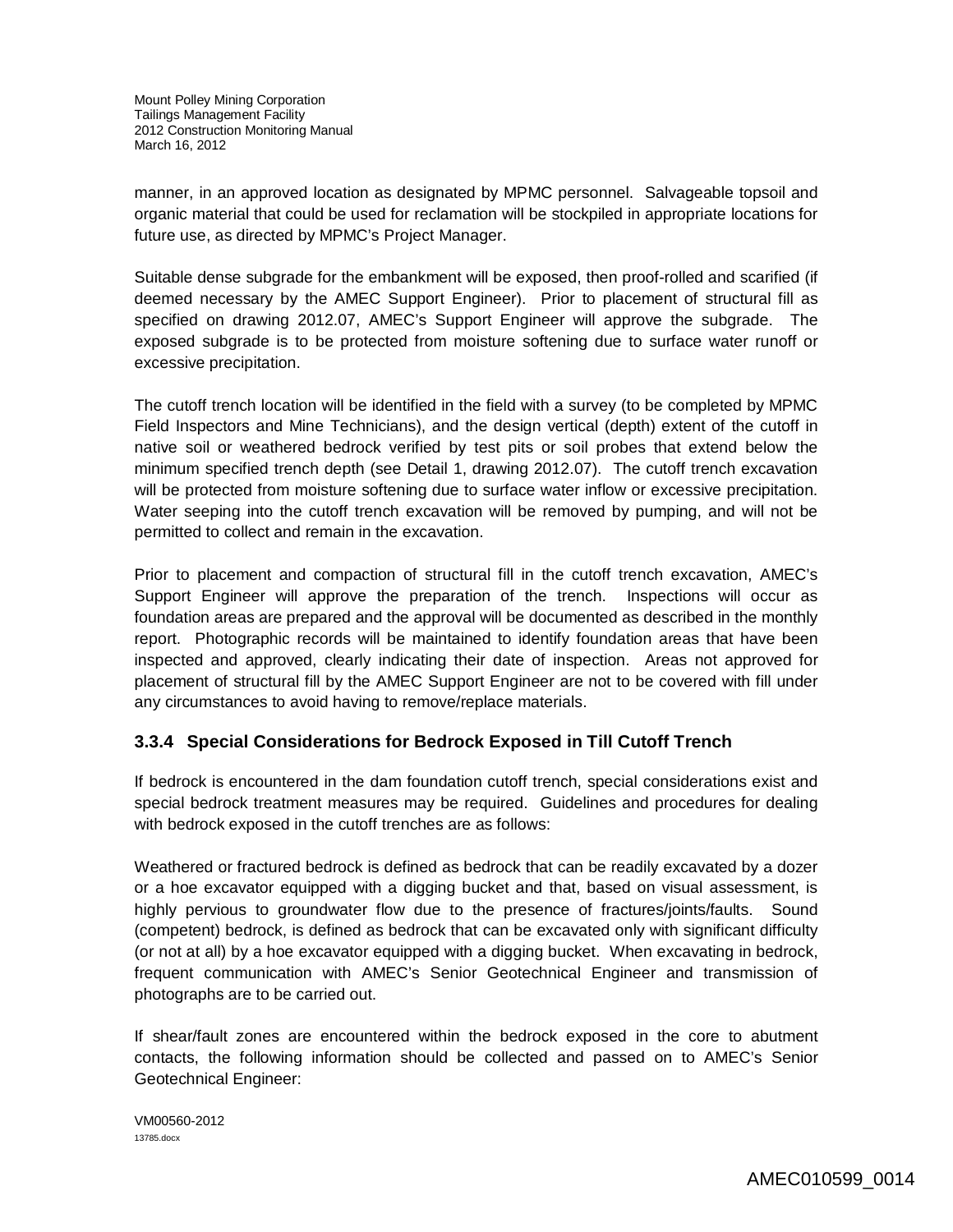- Photographs of the shear zone from a variety of vantage points (both close-ups and photos giving an overall perspective).
- Orientation (strike & dip) of the feature and its orientation relative to that of the core zone (i.e. does it provide a potential upstream-downstream seepage pathway?).
- Thickness and continuity.
- Infilling (clayey gouge, granular material). The infilling material should be sampled and sent to the AMEC Prince George soils laboratory for grain size and Atterberg limits testing.

AMEC's Senior Geotechnical Engineer, upon analysis of the information provided, will determine what (if any) special treatment is required for the shear/fault zone. Such treatment may include hand excavation a few centimeters into the shear zone, followed by placement of bentonite powder in advance of till placement.

Once sound bedrock is encountered, the surface should be cleaned of loose materials using a hoe excavator equipped with a narrow cleaning bucket, followed by pressure washing using either air or water. Where the slope of the cleaned and approved sound bedrock surface, along the axis of the dam (i.e. up the abutment), is flatter than 1H:1V, then Zone S structural fill placement may proceed. Good compaction of the Zone S fill against the bedrock surface is required. If the undulations in the bedrock surface along the bottom of the trench are such that this cannot be achieved using dozers and the compactor, then such undulations (i.e. rock protrusions) should be removed if possible. If this is not possible, then compaction of thin till lifts with a walk-behind or plate-tamping compactor, or with tamping with a hoe bucket, will be required, to fill in the undulations. Once this is done, then normal spreading and compaction procedures can be undertaken.

Where the slope of the sound bedrock surface is steeper (overall) than 1H:1V, but flatter than 0.5H:1V, then the AMEC design office should be consulted for a decision on the need for any further treatment measures. Photographs of the bedrock surface should be sent to the design office. If the roughness of the rock surface is such that it is judged that effective compaction of till fill against the bedrock on the base of the trench cannot be achieved, then additional (small scale) bedrock excavation (removal of protrusions) should be attempted to attain a surface against which it is judged till fill can be effectively compacted. If this measure is unsuccessful, then one of the following additional measures will be required:

- (a) Additional (large scale) bedrock excavation should be undertaken to achieve a maximum 1H:1V overall slope for the bedrock surface. This can be achieved by mechanical means (dozers, hoe excavators), or by small scale, controlled drilling and blasting.
- (b) Dental concrete or shotcrete application will be required to fill in the undulations in the bedrock surface, and yield a maximum slope of 0.5H:1V, against which till fill can be effectively compacted.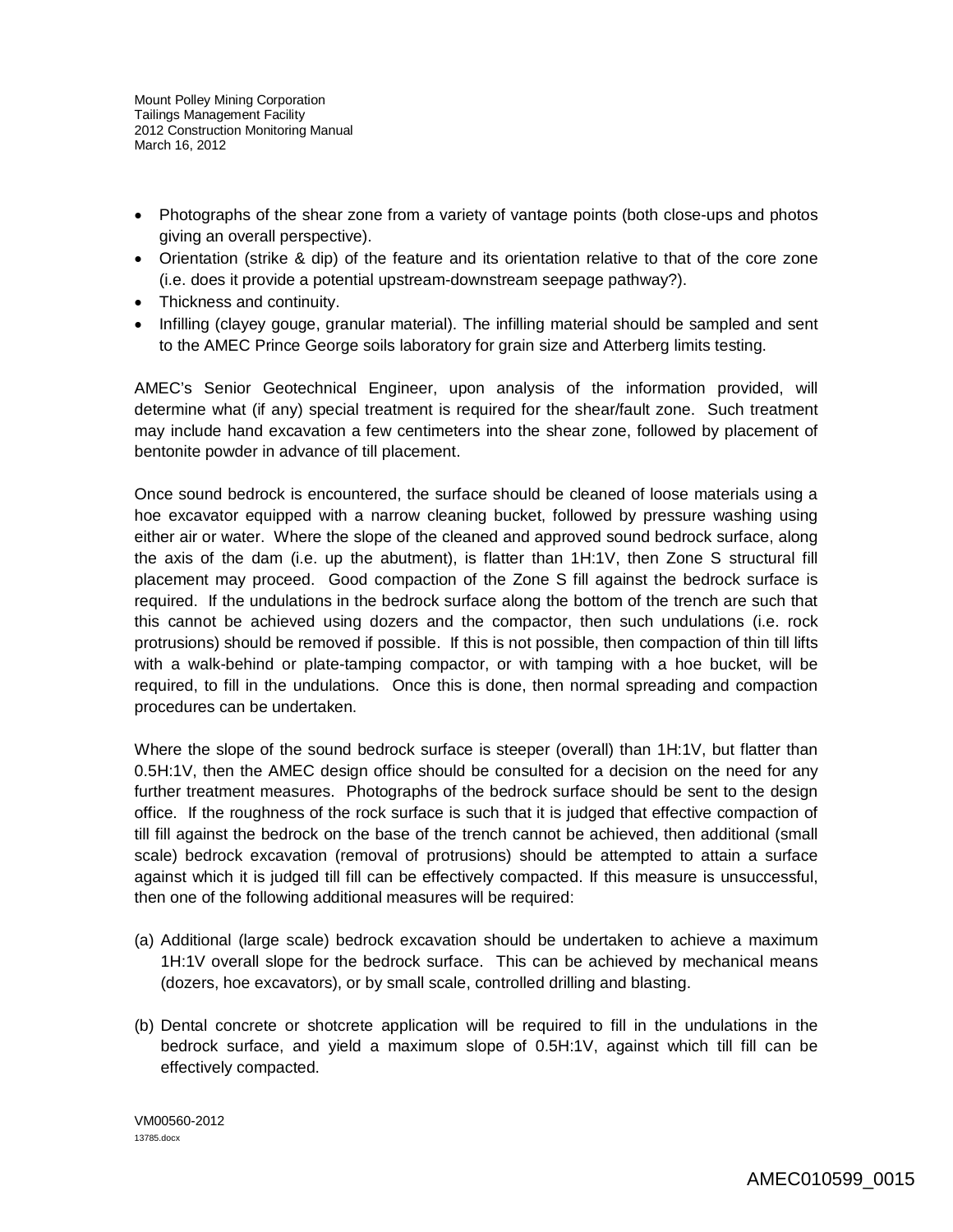Where the bedrock surface is steeper than 0.5H:1V, the same two measures outlined above will apply.

Where dental concrete is required against steep bedrock faces, it will likely be necessary to use formwork. Dental concrete, if used, will conform to the following specifications:

- 28 day strength minimum 25 MPa if flyash included in mix, otherwise minimum 30 MPa.
- Water to cement ratio: 0.45:1 by mass.
- Air entrainment: to provide for 5% to 7% air entrainment.
- Cement to flyash ratio (if flyash used): 4:1 by mass, which would allow overall water:cement:flyash ratio of 0.45:0.8:0.2.

The dental concrete need not be of high strength. It does need to be sufficiently fluid that it will fill in irregularities in the bedrock surface to a reasonable extent. Addition of flyash to the mix would achieve that objective, as well as save on cement costs.

Should shotcrete be selected, then MPMC will prepare a mix design for review and approval by AMEC.

Prior to placement and compaction of structural fill in the cutoff trench excavation, the Field Inspector will send photos to the AMEC Support Engineer for approval. Core trench excavation inspections will be performed as required, and the Field Inspector will track inspection dates and results on copies of the construction drawings or by station number. MPMC Field Inspectors will provide a survey pick-up of the core trench excavations and maintain a project database for use in the as-built documentation.

## **3.4 Borrow Materials Site Development and Operation**

The proposed borrow pit will be subjected to sampling, laboratory testing, and approval by AMEC's Support Engineer. During the TSF embankment construction, detailed documentation will be maintained to ensure the source of the material being placed is known and material testing requirements are satisfied.

Topsoil and other overburden judged to be unsuitable as structural fill will be stripped from the borrow pit and hauled to an acceptable waste dump.

The borrow material site shall be developed such that groundwater inflow and precipitation runoff are directed in a controlled manner to designated sump area(s) of the site, and then removed as required. External surface water runoff shall be prevented from flowing into the borrow materials area by construction of diversion ditches as required.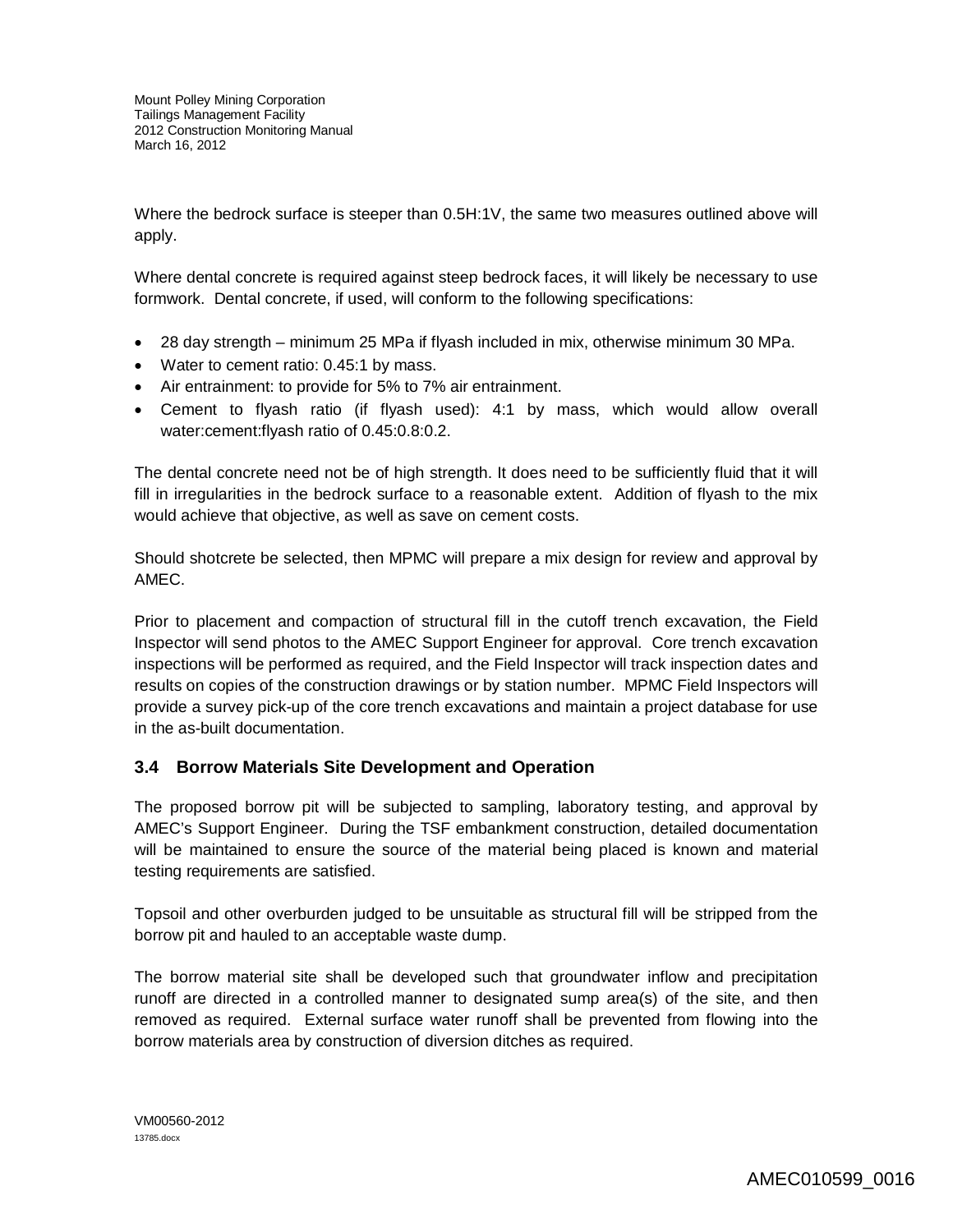The performance of the cut slopes in borrow areas will be inspected and recorded as required by the MPMC Field Inspector for documentation within the construction reports. AMEC's Support Engineer may request modifications to the excavation plan, including flattening of the slopes and water control measures, based on the observed performance of the cut slopes.

## **3.5 Material Specifications, Material Testing, Inspection, and Approval**

The approved structural fill to be used for embankment construction is to meet the specifications shown on drawing 2012.03. Additional comments pertaining to each of the zones are provided below.

## **3.5.1 Zone S (Core) – Glacial Till**

The glacial till borrow materials approved for construction are to be well graded, organic-free, mineral soils, having moisture contents near their optimum for compaction and conforming to the specified gradation envelope provided on drawing 2012.03. The optimum moisture content range of the borrow soils is to be determined by Standard Proctor moisture-density relationship testing. A general guideline for allowable moisture contents for the Zone S structural fill is  $\pm 1\%$ of the optimum moisture content as determined by the Standard Proctor test.

The proposed till borrow soils are to be visually inspected for consistency on a daily basis by MPMC Field Inspectors. Any material not meeting specification shall not be placed within the embankment. The till borrow pits are to be sampled bi-weekly or every 10,000 $m^3$  removed, whichever is less, and shipped to the AMEC Prince George Laboratory for testing. Samples are to be collected and shipped according to ASTM standard: Standard Practices for Preserving and Transporting Soil Samples (D4220-07); and shall consist of two (2) three-quarter (3/4) full 5 gallon buckets, void of any oversized rocks (>75mm in diameter). If the representative sample contains oversized rocks, they are to be collected, weighed, and noted as being removed from the collected sample.

Prior to placement of glacial till, the previous lift or prepared abutment is to be scarified to promote bonding between successive lifts. Scarification should only be carried out for the areas that will be immediately covered (during the work day). Moisture conditioning may be required for areas of the scarified surface that have dried out.

A sample of glacial till is to be collected from the embankment bi-weekly (offset from the borrow pit sample) or every 6,500 linear meters, whichever is less, and shipped to the AMEC Prince George Laboratory for laboratory testing. The samples are to be collected and shipped as described above.

The approved Zone S glacial fill is to be spread in loose 0.3m thick lifts and compacted by a 10-ton vibratory smooth drum compactor. A minimum of 95% compaction of the Standard Proctor maximum dry density is to be achieved.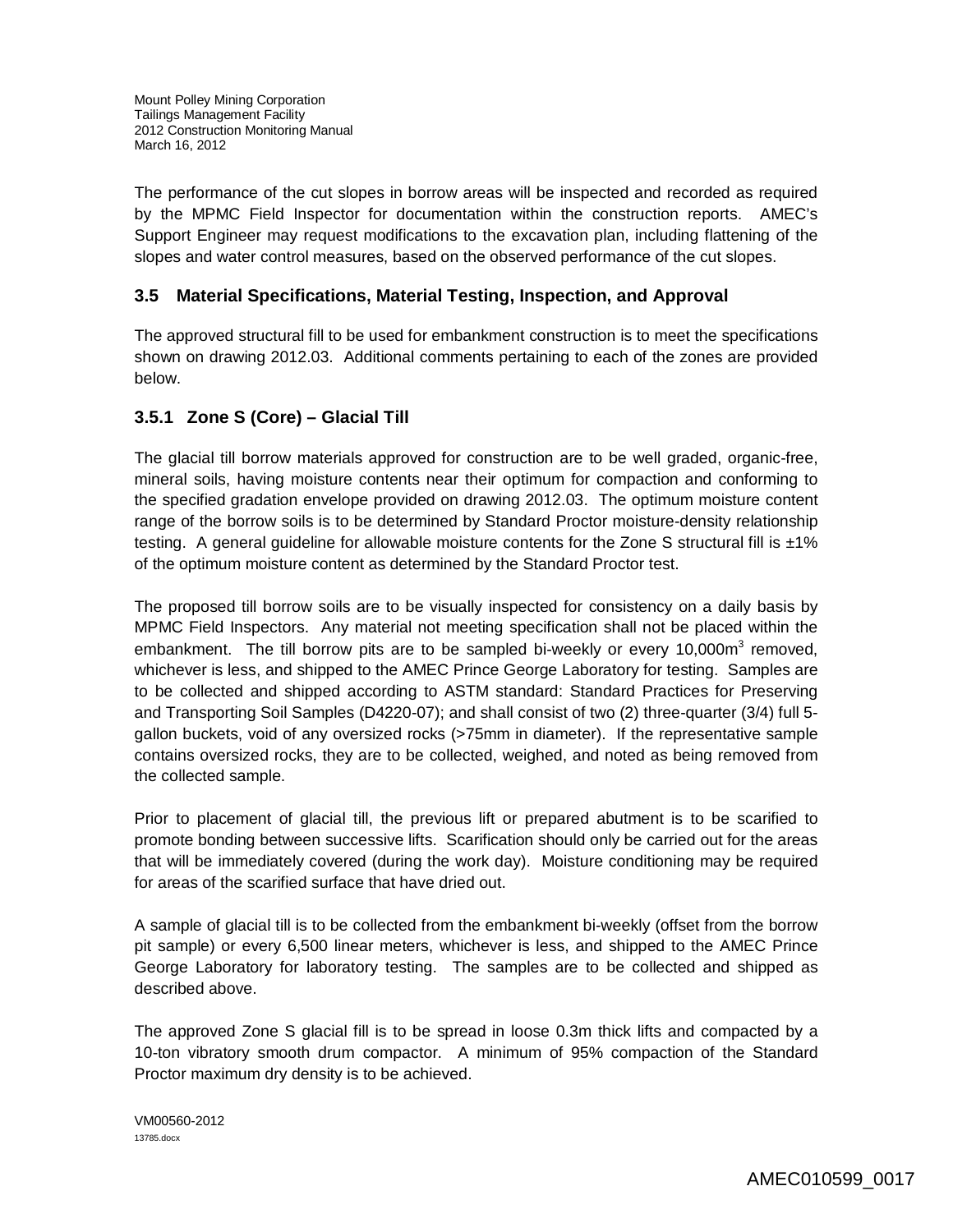Placed and compacted glacial till is to be tested for compaction at least once (1) per 100 linear meters per lift per day to confirm that specified compaction of 95% has been achieved. Compaction testing will be carried out with a nuclear densometer (ND) having a Moisture and Density Indicator (MDI) as back-up. The compaction testing should be conducted in accordance with ASTM standards D6938-10 and D6780-05. The compaction test locations are to be surveyed and identified by three dimensions: elevation, northing and easting in sequential order, and submitted to AMEC Support Engineer on a daily basis.

In addition to the density tests, a confirmatory in-situ moisture content sample is to be collected once (1) per 1,000 linear meters per lift or once (1) per day per lift, whichever is less. The moisture content testing should be conducted in accordance with ASTM standards: Water (Moisture) Content of Soil and Rock (D2216-10) and Correction of Unit Weight and Water Content for Soils Containing Oversize Particles (D4718-07). The confirmatory moisture test will identify the accuracy of ND and MDI density testing. If there is a greater than 10% difference between the ND/MDI and laboratory sample a secondary test is to be conducted, and if the issue persists AMEC's support Engineer is to be informed immediately.

Upon receiving collected samples, AMEC's Prince George Laboratory will perform the following tests utilizing ASTM standards: Particle Size Analysis of Soils (D422-07), Laboratory Compaction Characteristics of Soil Using Standard Effort (D698-07), Liquid Limit, Plastic Limit, and Plasticity Index of Soils (D4318-10).

## **3.5.2 Zone F (Filter) – Manufactured Sand and Gravel**

The sand and gravel filter material is to be well graded, organic-free, mineral soil, falling within the specified gradation envelope shown on drawing 2012.03. Routine testing of produced material is to be carried out to ensure the material is within specification. The test program should determine if the manufacturing process is consistent, and if the produced material is within the gradational specification. During transportation of the aggregate to the TSF, regular representative samples of the stock piles are be collected. On-site testing of the collected samples will consist of at a minimum of one (1) sample per 5,000m<sup>3</sup> per stockpile or as deemed to be representative of the stock pile. Off-site testing of the collected samples will consist of at a minimum of one (1) sample per stock pile.

Zone F material is to be placed in maximum 0.6m thick lifts prior to compaction. Care will be taken during handling and placement of the material to minimize segregation and to avoid cross contamination of the zones. If cross contamination of the zones occurs the contaminated material is to be removed. MPMC's Field Inspector is to visually inspect placed Zone F material to ensure the material is well graded and the specified width of the zone is established and maintained.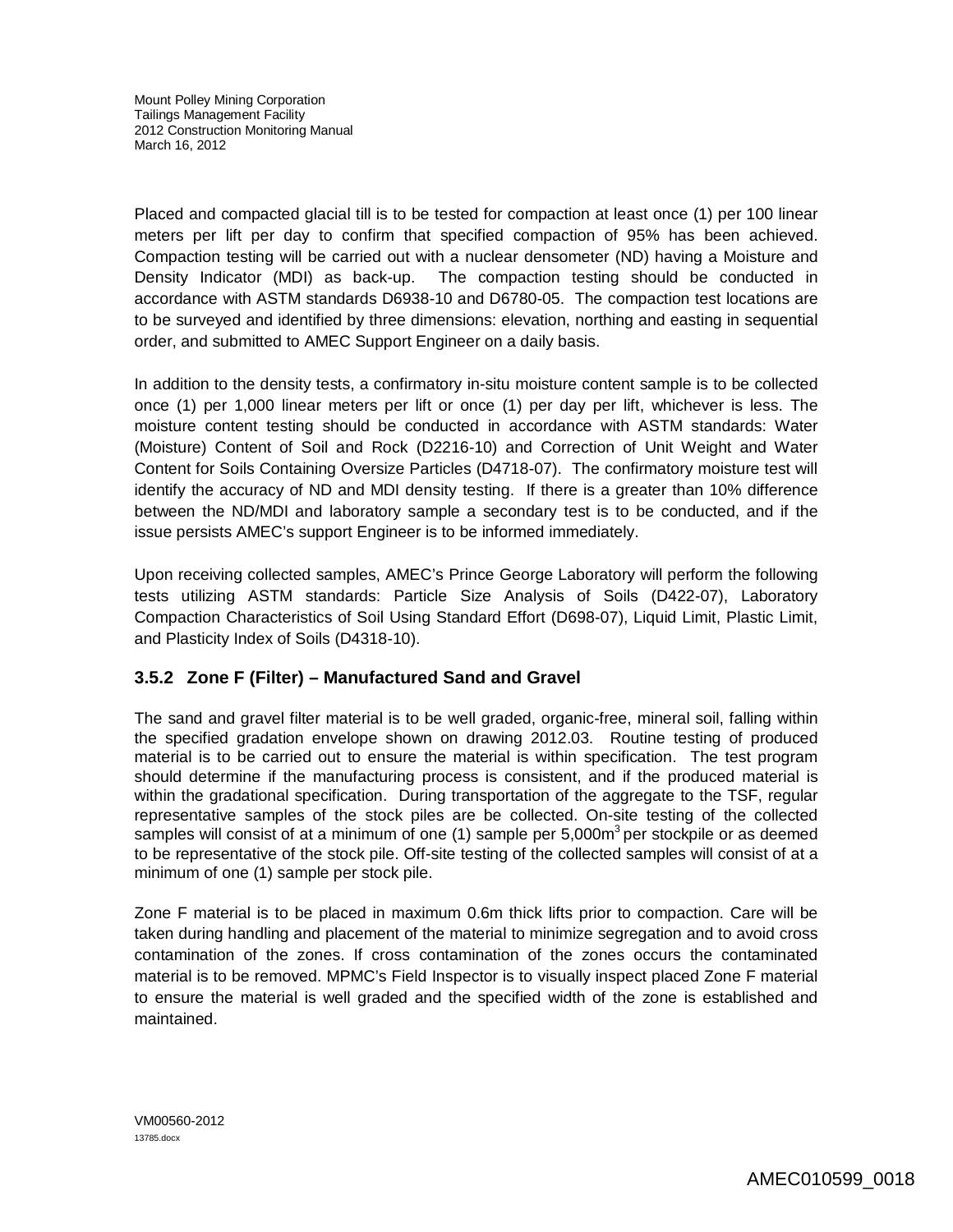On-site testing of this material during placement will includes visual determination of upper and lower bound grain sizes, suitability of rock hardness, and a gradational test once (1) per placement event or once (1) per 2,500 linear meter of placed material. Off-site testing of this material during placement will consist of a gradational test once (1) per 5,000 linear meters of placed material.

The samples are to be collected and shipped according to ASTM standard D4220-07; each sample consist of one (1) three-quarter (3/4) full 5-gal buckets, void of any oversized rocks (<75mm in diameter). If the representative sample is to contain oversized rocks, they are to be collected, weighed, and noted as being removed from the collected sample.

Zone F is to be compacted utilizing previously established compaction pattern of a minimum of four (4) passes with a 10-ton vibratory smooth drum. Visual inspection after compaction will be carried out and approved by the MPMC Field Inspector.

## **3.5.3 Zone T (Transition) – Fine NAG Rock Transition**

Fine NAG rock transition material shall be confirmed to be NAG by MPMC, and shall fall within the gradation limits indicated on Drawing 2012.03. On-site testing of this material includes visual determination of upper and lower bound grain sizes, suitability of rock hardness, and a gradational test once (1) per placement event or once (1) per 4,500 linear meters of placed material whichever is less. Off-site testing of this material will consist of a gradational test once (1) per 9,000 linear meters of placed material (one sample every other lift per entire length of the embankment.) Special care shall be taken during sampling to ensure that representative samples are obtained. The samples are to be collected and shipped according to ASTM D4220-07; each sample consist is to consist of three (3) three-quarter (3/4) full 5-gal buckets.

The fine NAG rock transition zone serves as filter protection for the adjacent Zone F filter sand and gravel which in turn serves as filter protection for the Zone S core. The importance of conformance with gradation specifications for both of these filter zones cannot be overemphasized. Photographs of this material are to be taken frequently during placement.

Prior to placement of Zone T material adjacent to the Zone C Rock Shell, the Zone C/Zone T interface is to be inspected for openwork areas created by concentrations of larger size rocks. Removal of openwork areas will be carried out prior to placement of Zone T.

Zone T material is to be placed in maximum lift thicknesses of 0.6m. Care will be taken during handling and placement of the material to minimize segregation. Zone T lifts will be compacted by uniform routing of haul trucks and spreading equipment. Visual inspection after compaction will be carried out and approved by the MPMC Field Inspector.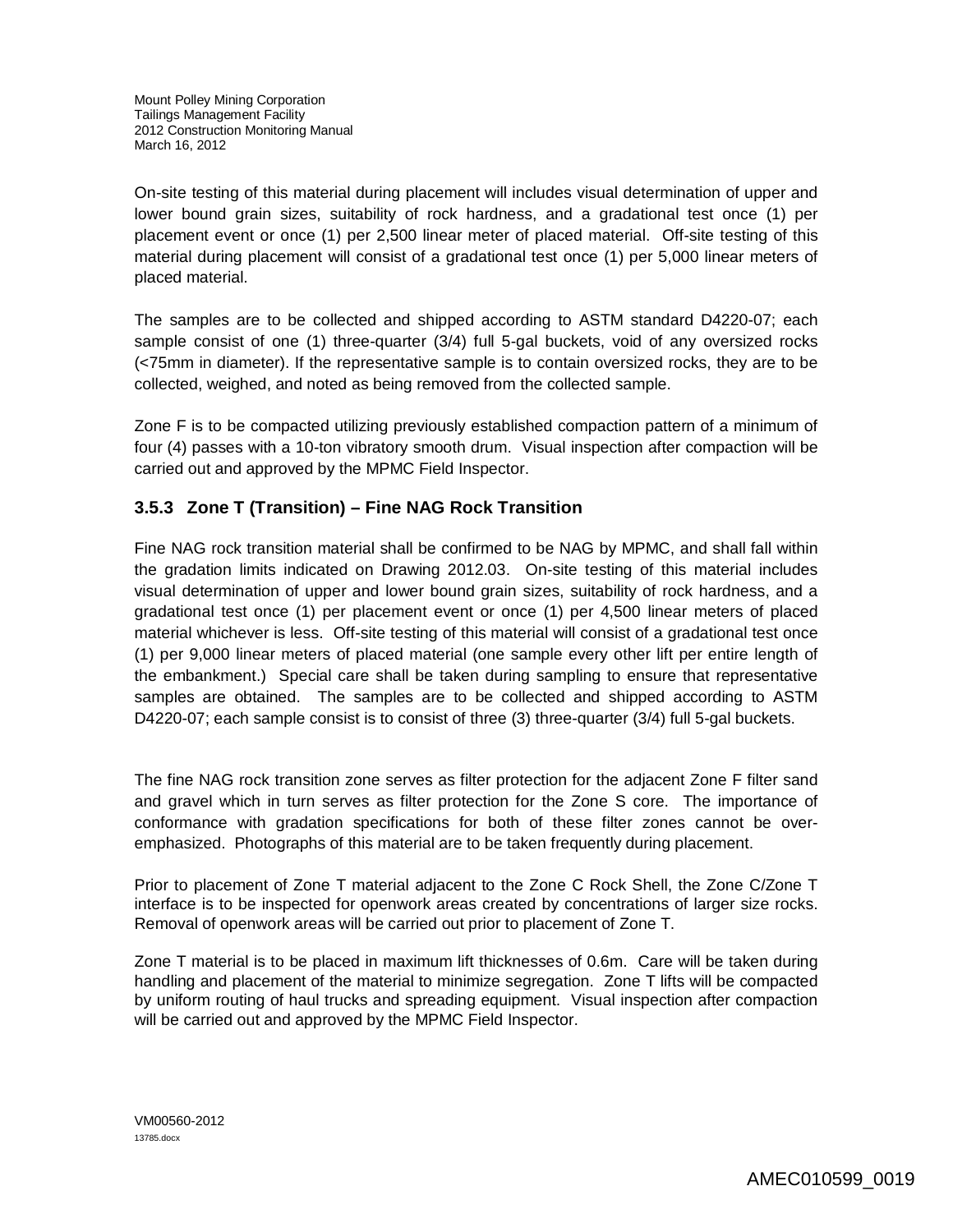## **3.5.4 Zone C (General Rockfill) – Coarse NAG Rock Shell**

Coarse NAG rockfill shall be confirmed to be NAG by MPMC prior to being used as fill on the dam. QA/QC personnel are to visually confirm that particles no larger than 1m are used as structural fill. Larger sizes are to be dozed away from the contact with Zone T.

The rockfill shell (Zone C) will be constructed using approved coarse NAG rockfill, placed in lift thicknesses of 2m or less. The Zone C lifts will be compacted by uniform routing of haul trucks and spreading equipment. Some degree of compaction of Zone C is required nearer Zone T as excessive settlement of the rockfill could disrupt the continuity of the overlying transition and fine filter materials (Zones T and F respectively). If Zone C material contains appreciable quantities of fines, and the compacted lift surfaces assume a 'pavement' type appearance that might impede vertical drainage, then these lift surfaces may require scarification prior to placement of a subsequent lift.

## **3.5.5 Zone U (Selected Upstream Fill) – Tailings/NAG**

The selected upstream fill (Zone U) will be constructed using cells of total tailings. The cells are constructed by confining the discharged tailings with berms. The confining berms are to have a culvert to allow for the water and fine materials to escape into the TSF. The coarse tailings sand that settles out into the cells is to be reworked with the help of a dozer to achieve proper distribution within the cells, provide compaction and to expedite the excess water drainage. This construction method has been used and proved effective in previous TSF embankment raises.

In areas of the dam (along the Main Embankment) where there is not sufficient tailings line pressure to deposit with the cell method, NAG mine waste rock will be substituted for Zone U Material. Care will be taken to taken during construction of the berm to ensure the NAG is well graded and free of boulders larger than 0.5m in diameter.

### **3.6 Criteria for Suspension of Work**

The till borrow material is highly sensitive to moisture in terms of its compaction characteristics and workability. Consequently, during periods of wet weather, construction of the core zone will be suspended. Adequate slopes will be maintained on till fill surfaces, and they will be sealed with a smooth drum vibratory roller, to promote surface water runoff and prevent excessive softening of compacted fill. Moisture-softened lifts must be removed or scarified, dried to acceptable moisture content and re-compacted.

Embankment construction will be suspended if the inclinometers or piezometers fall under the yellow or red condition as described in Table 3.2, or if the piezometers indicate increasing trend in the foundation piezometers.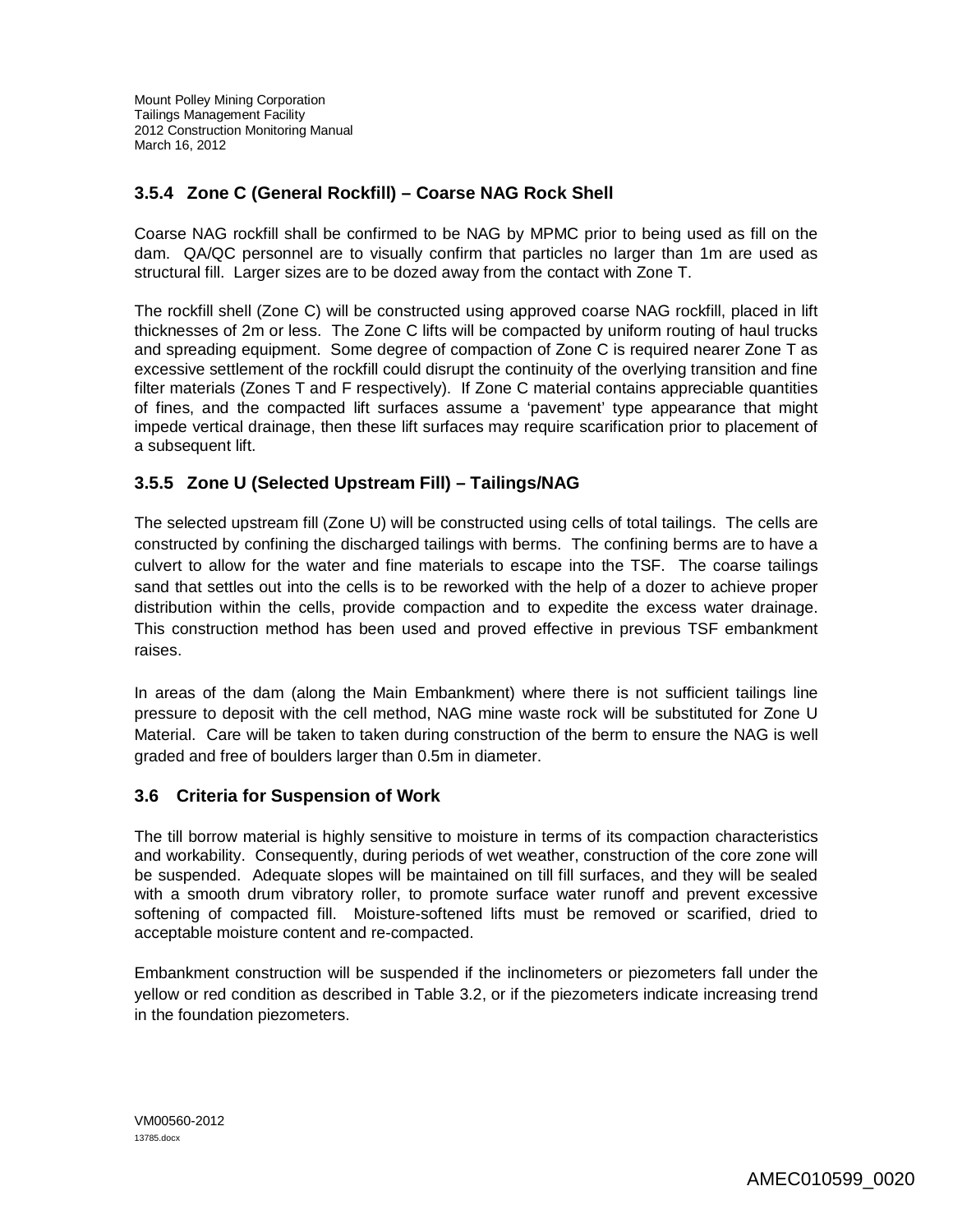|               | <b>Inclinometer Movement Rate</b> |                                      | <b>Main Embankment Foundation Piezometer</b> |                           |
|---------------|-----------------------------------|--------------------------------------|----------------------------------------------|---------------------------|
| Condition     | (mm/day)                          | (bi-weekly)                          | Elevation (m)                                | Above original ground (m) |
| <b>RED</b>    | $> 1$ mm/day                      | $>14$ mm                             | $>925$ m.                                    | $>13$ m                   |
| <b>YELLOW</b> | $0.5$ mm/day to 1.0<br>mm/day     | $\frac{7 \text{ mm}}{14 \text{ mm}}$ | $921 \text{ m}$ to 925 m                     | $9m$ to $13m$             |
| <b>GREEN</b>  | $< 0.5$ mm/day                    | 7 mm                                 | < 921 m                                      | < 9m                      |

| Table 3.2 | <b>Inclinometer Trigger Levels</b> |
|-----------|------------------------------------|
|-----------|------------------------------------|

Embankment construction work will stop for the season when freezing weather prevents acceptable fill placement and compaction.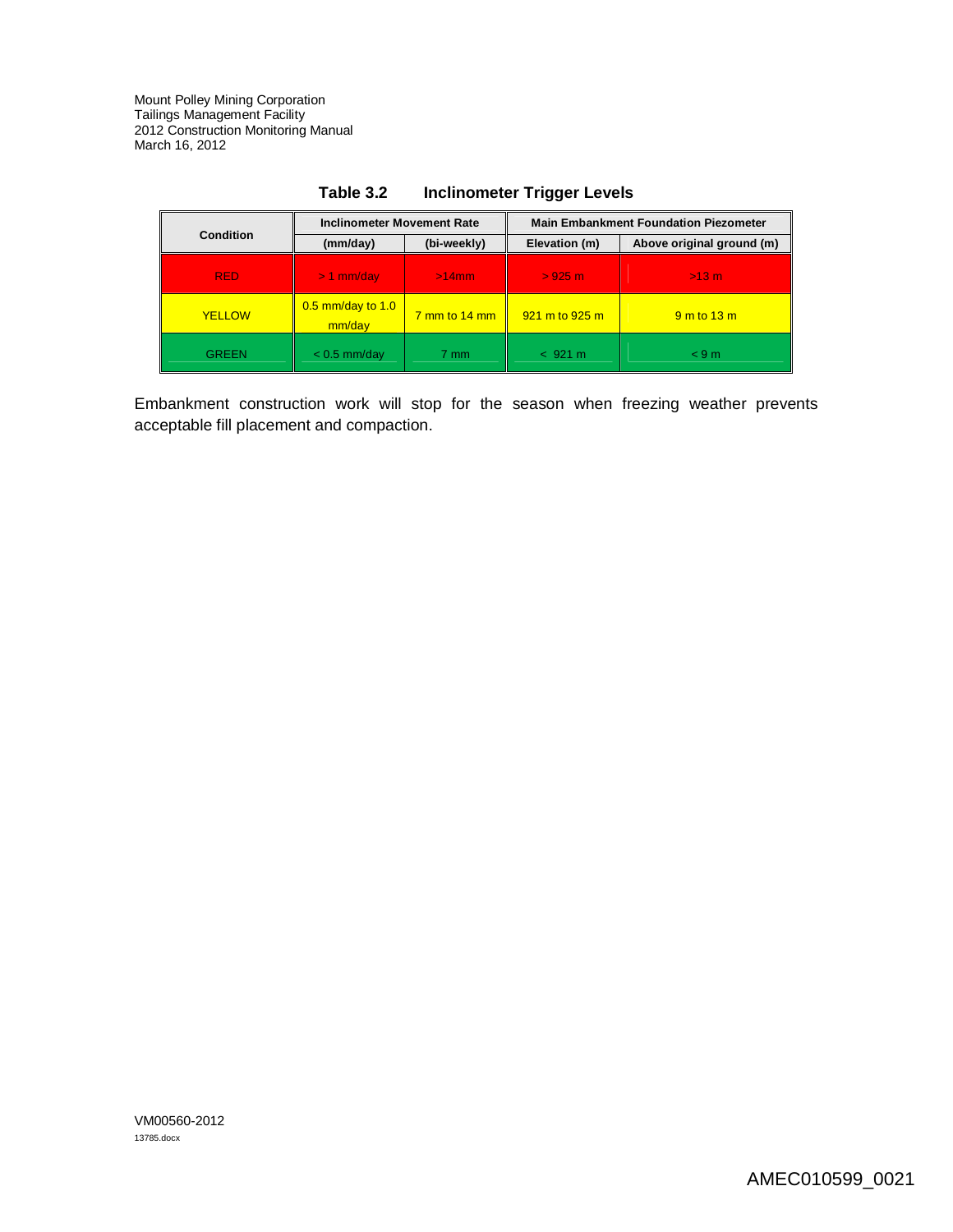## **4.0 TEST PROCEDURES**

## **4.1 Scheduled Tests**

The following tests, as described by the American Society for Testing and Materials (ASTM), will be used for quality control of materials and earthworks during the 2012 construction.

| <b>ASTM STANDARD PRACTICE</b>                                                                                                     | <b>DESIGNATION</b>   |
|-----------------------------------------------------------------------------------------------------------------------------------|----------------------|
| Sieve in Mineral Aggregates by Washing                                                                                            | C <sub>117</sub> -04 |
| Sieve Analysis of Fine and Coarse Aggregates                                                                                      | C <sub>136</sub> -06 |
| Dry Preparation of Soil Samples                                                                                                   | D421-07              |
| Particle Size Analysis of Soils (Hydrometer test)                                                                                 | D422-07              |
| Laboratory Compaction Characteristics of Soil Using<br>Standard Effort (12,400 ft-lbf/ft <sup>3</sup> (600 kN-m/m <sup>3</sup> )) | D698-07              |
| Water (Moisture) Content of Soil and Rock                                                                                         | D2216-10             |
| Standard Practices for Preserving and Transporting Soil Samples                                                                   | D4220-07             |
| Liquid Limit, Plastic Limit, and Plasticity Index of Soils                                                                        | D4318-10             |
| Correction of Unit Weight and Water Content for Soils Containing<br><b>Oversize Particles</b>                                     | D4718-07             |
| Water Content and Density of Soil in Place by Time Domain<br>Reflectometry                                                        | D6780-05             |
| Particle-Size Distribution (Gradation) of Soils                                                                                   | D6913-04             |
| In-Place Density and Water Content of Soil and Soil-Aggregate by<br>Nuclear Methods (Shallow Depth)                               | D6938-10             |

Laboratory and field procedures for each test are provided in the corresponding ASTM Standard Practice document. Copies of those standards for the tests to be performed on site are provided in Appendix C of this manual. Moistures and density tests will be conducted by the Field Inspectors and laboratory workers on site. Replicate samples of those tests carried out on site will be forwarded to the AMEC Prince George laboratory for confirmation testing, typically at a rate of one confirmation test per fifteen field tests. Atterberg limits and proctor tests will be carried out in the AMEC Prince George soils laboratory.

The tests outlined above will be carried out initially at the minimum frequencies indicated on drawing 2012.03. As trends and consistency in the test results develop, AMEC's Support Engineer may reduce testing frequencies where deemed appropriate.

## **4.2 Additional/Supplemental Tests**

Determinations of specific gravity (ASTM D854-10) for the approved glacial till and borrow soils may be required if significant material changes are observed. These tests will be conducted at the AMEC Prince George laboratory, following the Sample Collection Procedures contained herein. Typically, two or three specific gravity determinations would be required for each soil type.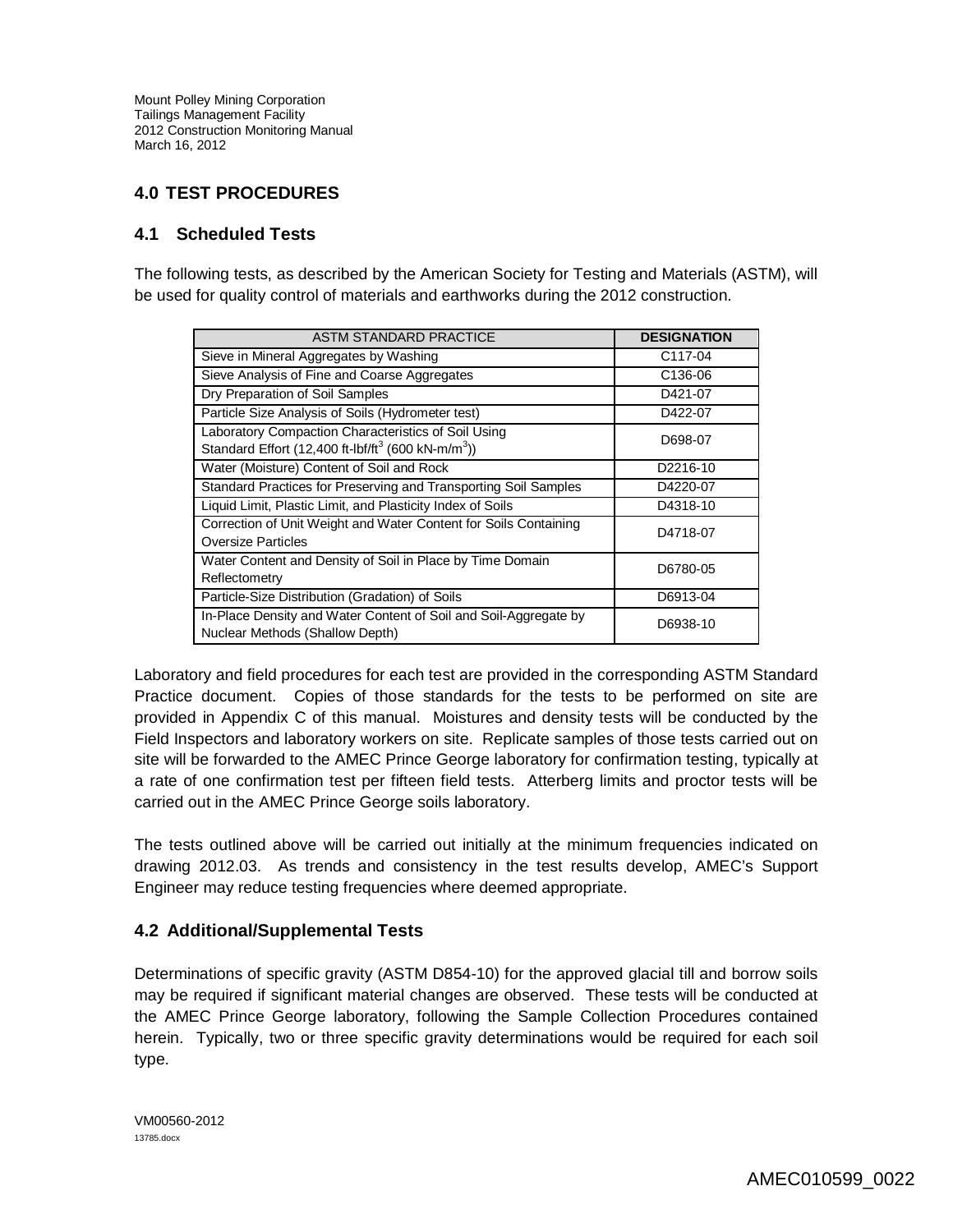## **4.3 Sample Collection Procedures**

Samples to be transported to the AMEC Prince George laboratory for field laboratory verification testing will be sealed to minimize soil moisture losses, and shipped in an expedient manner. The shipping address is as follows:

> Attn: Dmitri Ostritchenko (Mt. Polley) AMEC Environment and Infrastructure 3456 Opie Crescent Prince George, BC V2N 2P9

The MPMC Field Inspector shall include transmittals with the samples outlining the tests to be carried out for each respective sample. These transmittals are to be emailed to AMEC's Support Engineer in advance of the shipment and are to be included in the daily construction report. The Prince George laboratory will check that the label information attached to each sample is incorporated onto the corresponding test sheets, and that copies of the test sheets and results are forwarded to AMEC's Support Engineer as the tests are completed. AMEC's Support Engineer will review the test results and submit them in the monthly report, or sooner if immediate actions are needed.

Samples collected by the Field Inspectors for the scheduled tests during the 2012 construction will be identified by a detailed labeling scheme, the following is an example:

| <b>SAMPLE LABEL</b> |                                             |  |
|---------------------|---------------------------------------------|--|
| Project name:       | Mt. Polley Mines Project                    |  |
| Construction:       | Stage 8 Raise - 2012                        |  |
| Material:           | Glacial Till (Zone S)                       |  |
| Source:             | Main Embankment                             |  |
| Location:           | Elev. 960.0, 1.0 m d/s of CL, station 21+00 |  |
| Date:               | June 20, 2012                               |  |
| Sample Number:      | ZS1-Jun6,2012                               |  |
| Sample Destination: | <b>AMEC Prince George Laboratory</b>        |  |
| Test Type(s):       | <b>Standard Proctor, Gradation</b>          |  |

Sample locations, material descriptions, and other relevant notes will be recorded by the MPMC Field Inspectors. The sample label information, accompanying field notes, and test results will be included in the construction reports as part of the permanent record of the 2012 construction program.

Samples will be collected and preserved in a manner consistent with their scheduled tests, such as the placing and sealing of samples for natural moisture content determinations in plastic bags.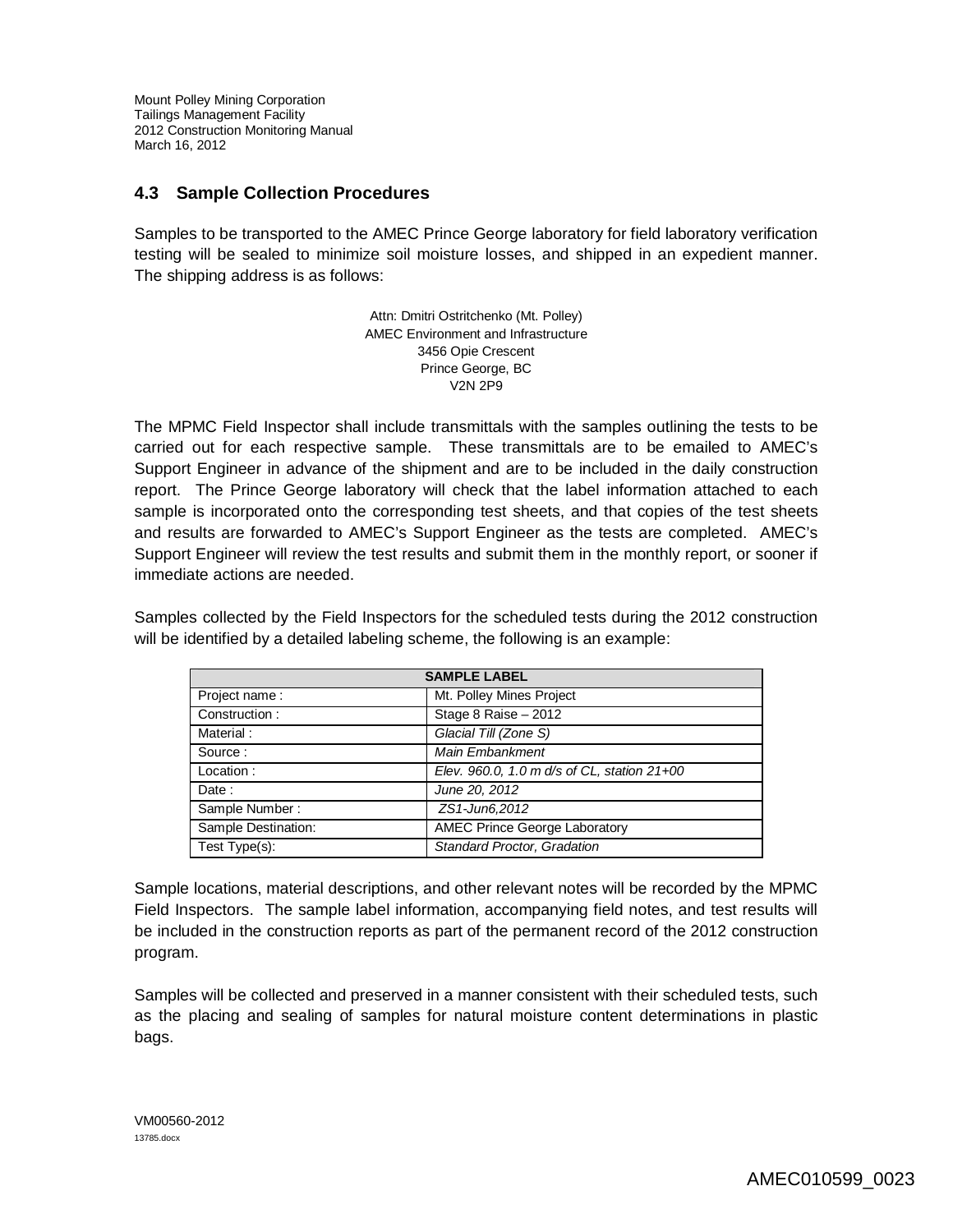## **5.0 REPORTING**

## **5.1 Construction Documentation**

MPMC's Field Inspectors will document the monitoring and testing program for Stage 8 embankment raise construction by means of daily construction reports, field and laboratory test sheets, survey reports as provided, and notes from relevant on-site meetings, discussions, and decisions. Other documents, such as borrow area excavation diagrams or dam construction progress maps, may be included with the construction records. A photographic record will also be maintained on site. Select photographs will be captioned, dated, and included in the daily construction report and final as-built report.

## **5.2 Daily Construction Reports**

MPMC Field Inspectors will be responsible for submitting a daily construction report. A sample of a daily construction report and associated spread sheets are attached in Appendix B and a digital copy of the reports will be submitted to MPMC Project Manager. The information to be provided in these reports includes but is not limited to the following:

- Construction Activities What preparation work was conducted prior to placement of material? What material was placed where and how was the material placed, compacted, etc?
- Material Testing What samples were collected? Where was the sample collected?
- Compaction Testing At what station and offset was the test conducted? (Northing, Easting) Was a comparative laboratory moisture content sample taken? If so, at what elevation was the sample collected?
- Instrumentation Readings What instrumentation data was collected?
- Non-compliance Issues and Mitigating Actions to be taken
- Daily Activities Photographs Photographs depicting various activities performed in relation to TSF embankment construction. A minimum of six (6) high quality photographs are generally appropriate per daily report.

Daily reports are to be signed and submitted via email by 10:00am of the following day to AMEC's Support Engineer and MPMC's Project Manager for review.

## **5.3 Monthly Progress Reports**

Monthly progress reports will be prepared by the AMEC Support Engineer for those periods when active construction is ongoing; documenting the construction activities, material testing results, instrumentation readings and compliance with the design specifications. These reports will be issued to the MPMC Project Manager, AMEC's Project Manager and AMEC's Senior Geotechnical Engineer.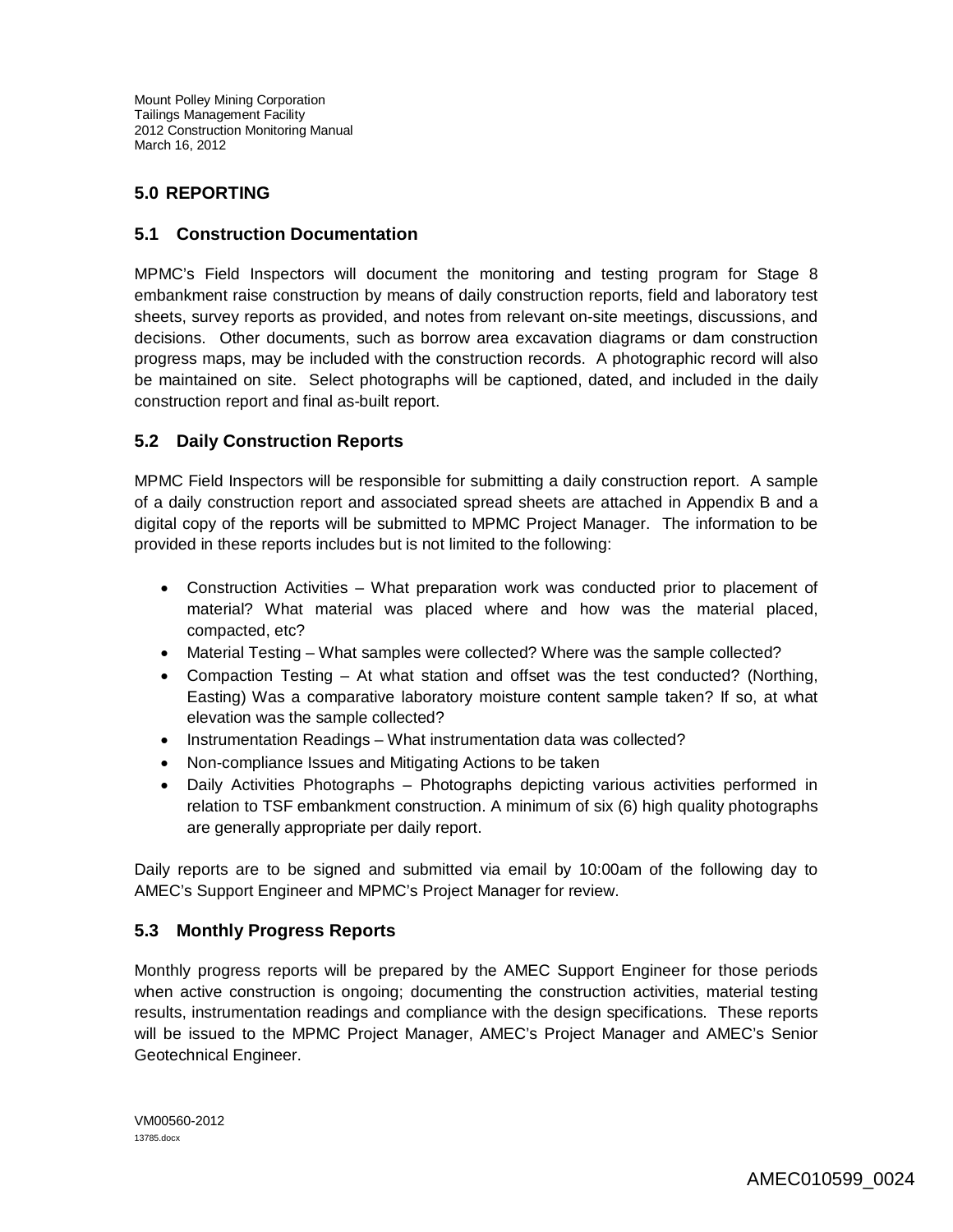In addition to the monthly reports, a formal monthly meeting during active construction is to be conducted between AMEC Support Engineer, MPMC Project Manager and MPMC Field Inspector\Mine Technicians. The purpose of this meeting is to address any concerns, and determine if the specifications and standards for construction and testing are followed.

## **5.4 As-Built Report/Annual Review**

AMEC will prepare a report summarizing the construction methodology followed and documenting the as-built dam conditions for the 2012 construction season. This as-built report for 2012 will be combined with the 2012 annual review report. The report will be confirmation that the dam was raised in conformance with design intent, and will serve as a guide for construction of TSF embankment in subsequent years.

The as-built report will also outline any modifications made in the field to the initial methods of foundation preparation; borrow soils excavation, hauling, placement, and compaction; or other relevant work. Documentation of any such refinements made during construction will be of benefit for subsequent embankment raises. The as-built report will also include recommendations pertinent to the construction and QA/QC monitoring of future construction.

MPMC will mark-up the construction drawings based on as-built surveys of the raised dam. These marked-up drawings will be used by AMEC to produce CADD as-built drawings for the report.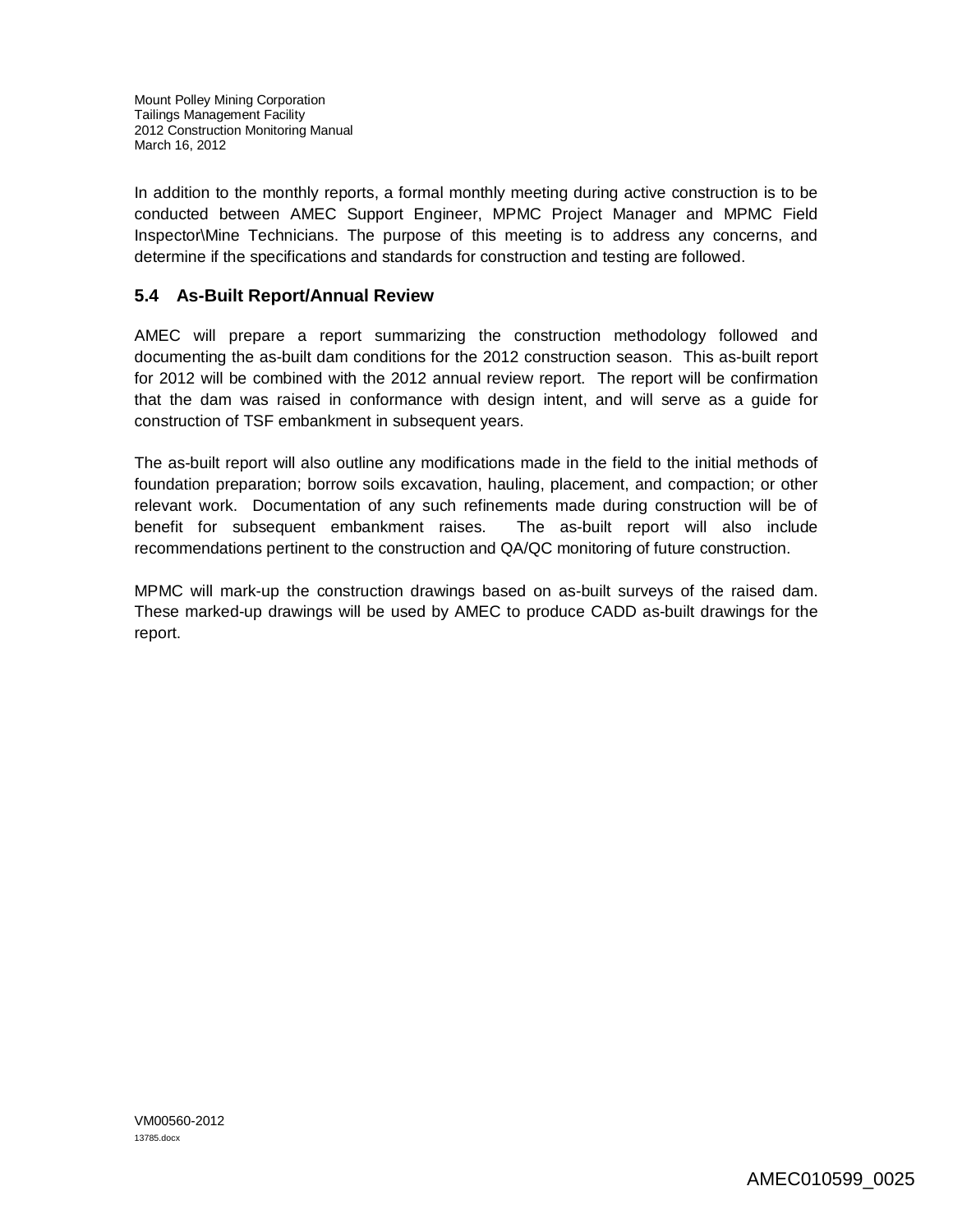## **6.0 INSTRUMENTATION & MONITORING**

### **6.1 General**

In 2011, additional instrumentation was installed to replace defective and damaged instruments. No new instrumentation is planned to be installed during the 2012 construction program.

### **6.2 Inclinometers**

Overall, eight (8) inclinometers have been installed in around the TSF embankment; seven (7) along the main embankment and one (1) along the perimeter embankment. Slope inclinometers are installed to measure the displacement of the embankment.

One (1) of the inclinometers has sustained damage (SI01-01) and is no longer functional. During the 2012 construction program the AMEC Support Engineer, with the aid of a MPMC operated excavator; will attempt to fix the damaged (SI01-01) inclinometer.

During active construction, the slope inclinometers are to be read, and the data downloaded and submitted to AMEC Support Engineer, bi-weekly. During non-active construction the data should be read, downloaded and submitted monthly. The AMEC Support Engineer shall be responsible for interpreting and analyzing data collected. Based on dam performance, the reading frequency may be increased or decreased at the sole discretion of the AMEC Senior Geotechnical Engineer.

## **6.3 Vibrating Wire Piezometers**

The vibrating wire piezometers monitor pore pressures in the embankment and embankment foundation materials. The data collected provides the pore pressure parameters that are used for limit equilibrium stability analyses. This information will continue to be required for monitoring the short and long term performance of the structure and for design optimization of future raises.

During active construction, piezometers are to be read, recorded, and submitted to the AMEC Support Engineer bi-weekly. The MPMC Field Inspector shall indicate on these plots when construction activities have taken place within 100m of S.O.L chainage from the piezometers. This is required so that changes in piezometric pressures and measured displacements can be correlated with construction activities. During non-active construction the data should be read, recorded, and submitted monthly. The AMEC Support Engineer shall be responsible for interpreting and analyzing data collected. Based on dam performance, the reading frequency may be increased or decreased at the sole discretion of the AMEC Senior Geotechnical Engineer.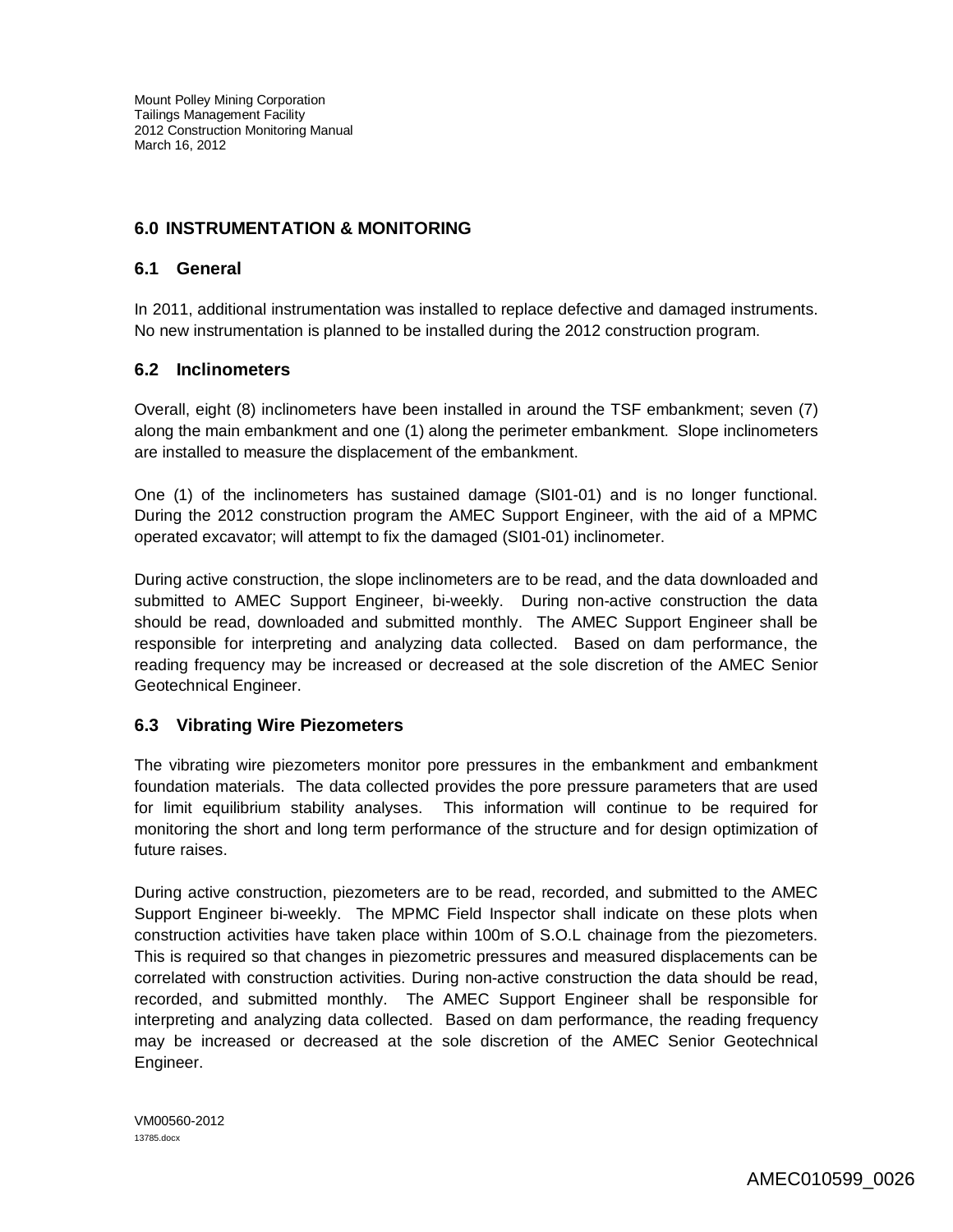## **7.0 CLOSURE NOTE**

This report has been prepared for the exclusive use of Mount Polley Mining Corporation for specific application to the area within this report. Any use which a third party makes of this report, or any reliance on or decisions made based on it, are the responsibility of such third parties. AMEC accepts no responsibility for damages, if any, suffered by any third party as a result of decisions made or actions based on this report. It has been prepared in accordance with generally accepted engineering geology and geotechnical engineering practices. No other warranty, expressed or implied, is made.

If you have any questions about the content of this manual, please do not hesitate to call.

Respectfully submitted,

### **AMEC Earth & Environmental Limited**

Per Dmitri Ostritchenko EIT Geotechnical Engineer

Reviewed by:

Per Per Daryl Dufault, P.Eng. Project Manager

Davies, Michael P., P.Eng. Vice-President, Mining

Per Todd E. Martin, P.Eng., P.Geo. Senior Geotechnical Engineer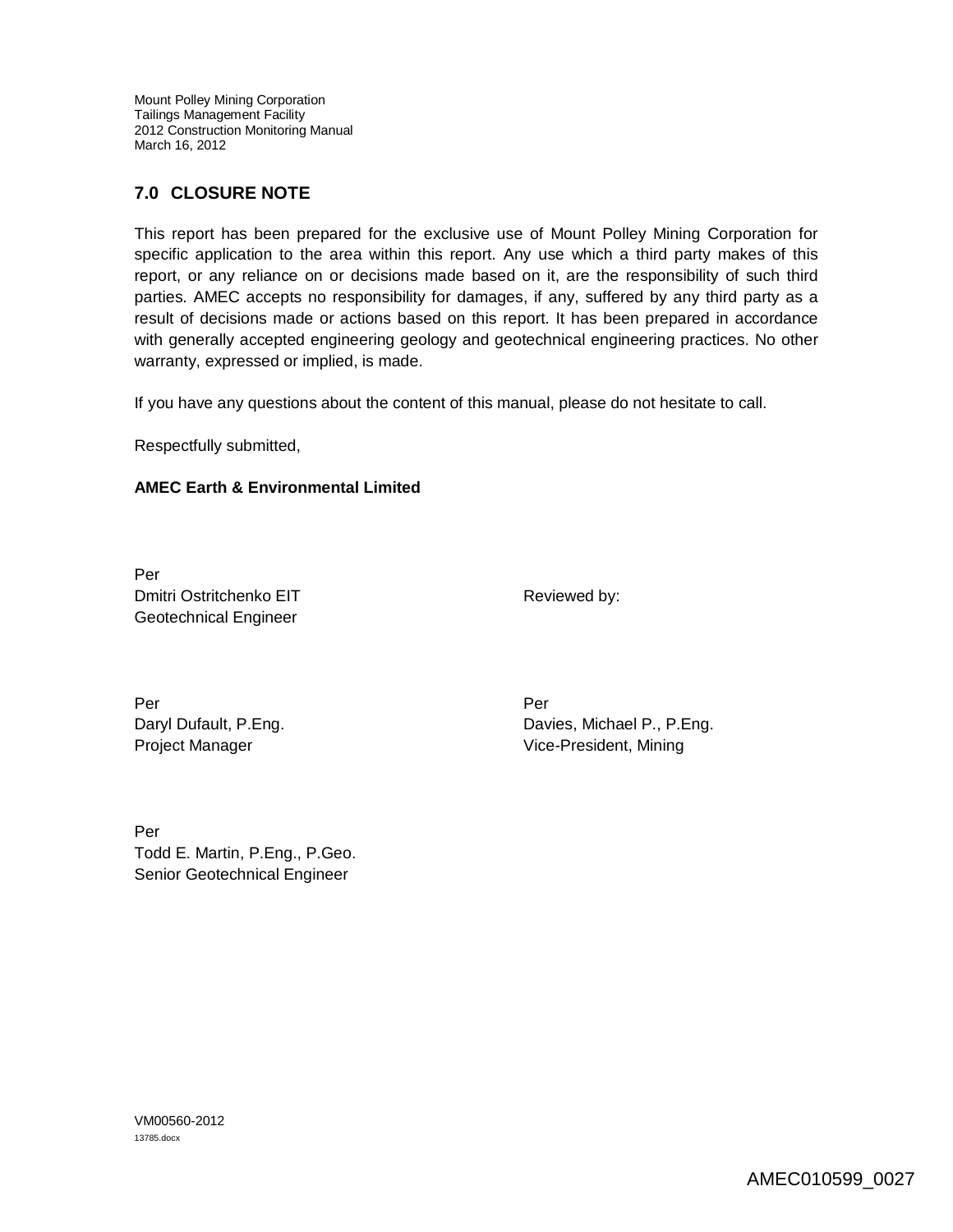#### **REFERENCES**

AMEC (2006). "Dam Safety Review Mt. Polley Mine - Tailings Storage Facility", December.

AMEC (2011). "Construction Manual 2011", 20 April.

AMEC (2011). "Tailings Storage Facility Instrumentation Review and Recommendations", 14 June.

KP (2005). "Mount Polley Mine – Design of the Tailings Storage Facility to Ultimate Elevation", 18 June.

KP (2007). "Mount Polley Mine – Stage 6 Design of the Tailings Storage Facility", 18 June.

KP (2011). "Mount Polley Mine – Tailings Storage Facility Report on Stage 6B Construction", 25 January.

KP (2011). "Mount Polley Mine – Tailings Storage Facility Report on 2010 Annual Inspection", 25 January.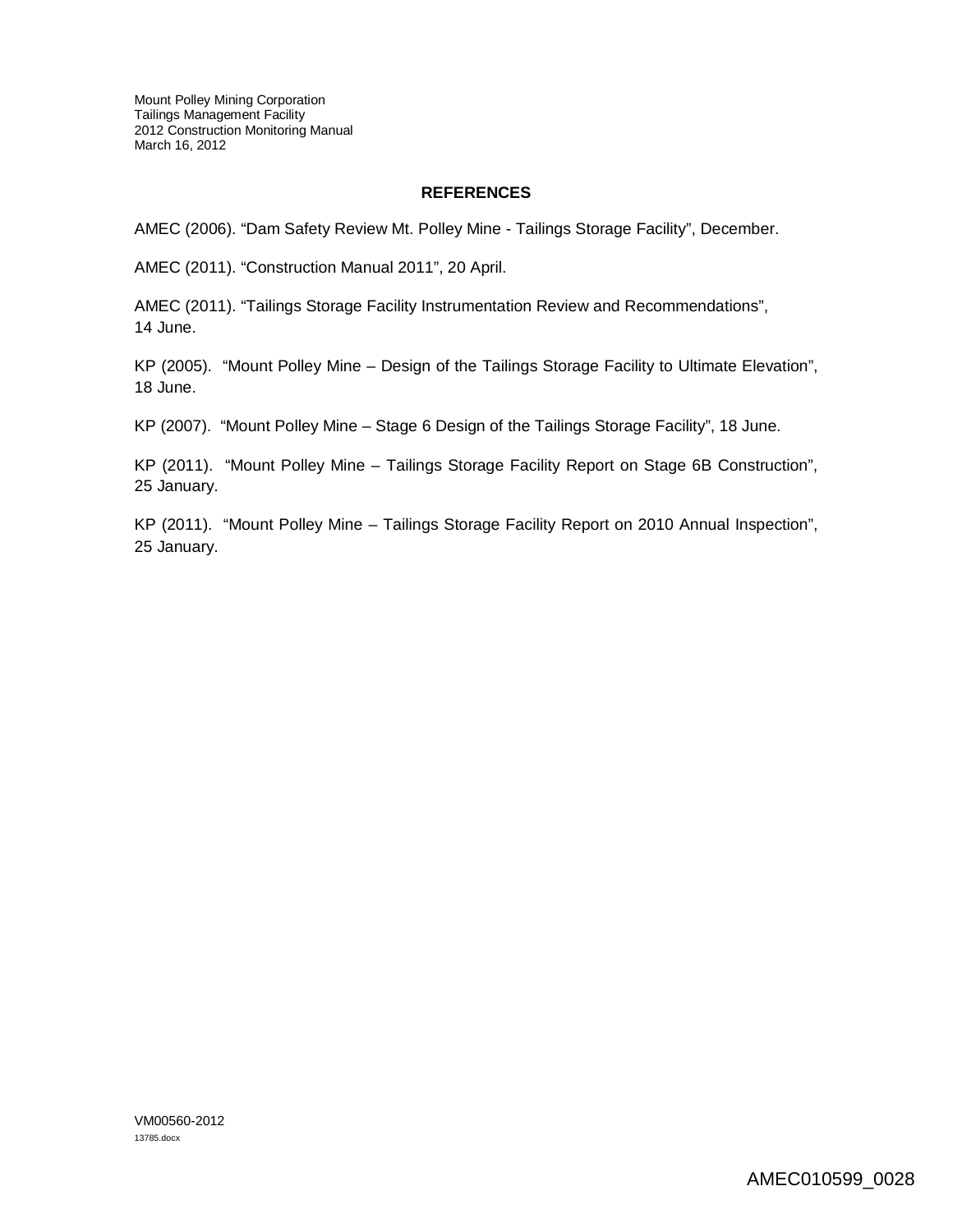AMEC Earth & Environmental Limited 2227 Douglas Road, Burnaby, BC [Canada V5C](http://www.amec.com) 5A9 Tel +1 (604) 294-3811 Fax +1 (604) 294-4664 www.amec.com

#### **MOUNT POLLEY MINES**

#### **TAILINGS STORGA FACILITY – STAGE 8 2012 CONSTRUCTION MONITORING MANUAL**

Submitted to:

**MOUNT POLLEY MINING CORPORATION** Vancouver, BC

Submitted by:

**AMEC Earth & Environmental Limited** Prince George & Burnaby, BC

March 16 2012

VM00560-2012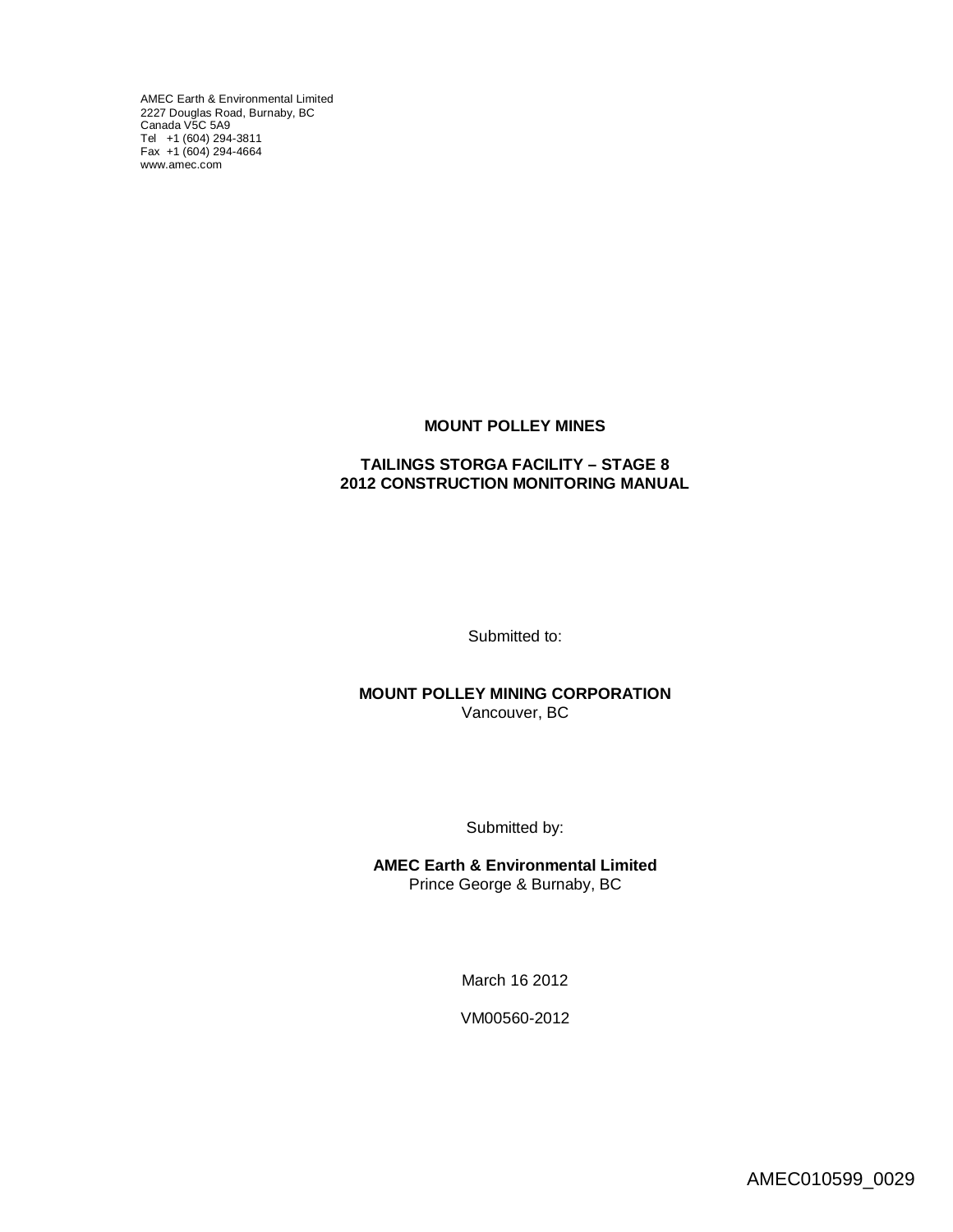**APPENDIX A - Stability Analysis**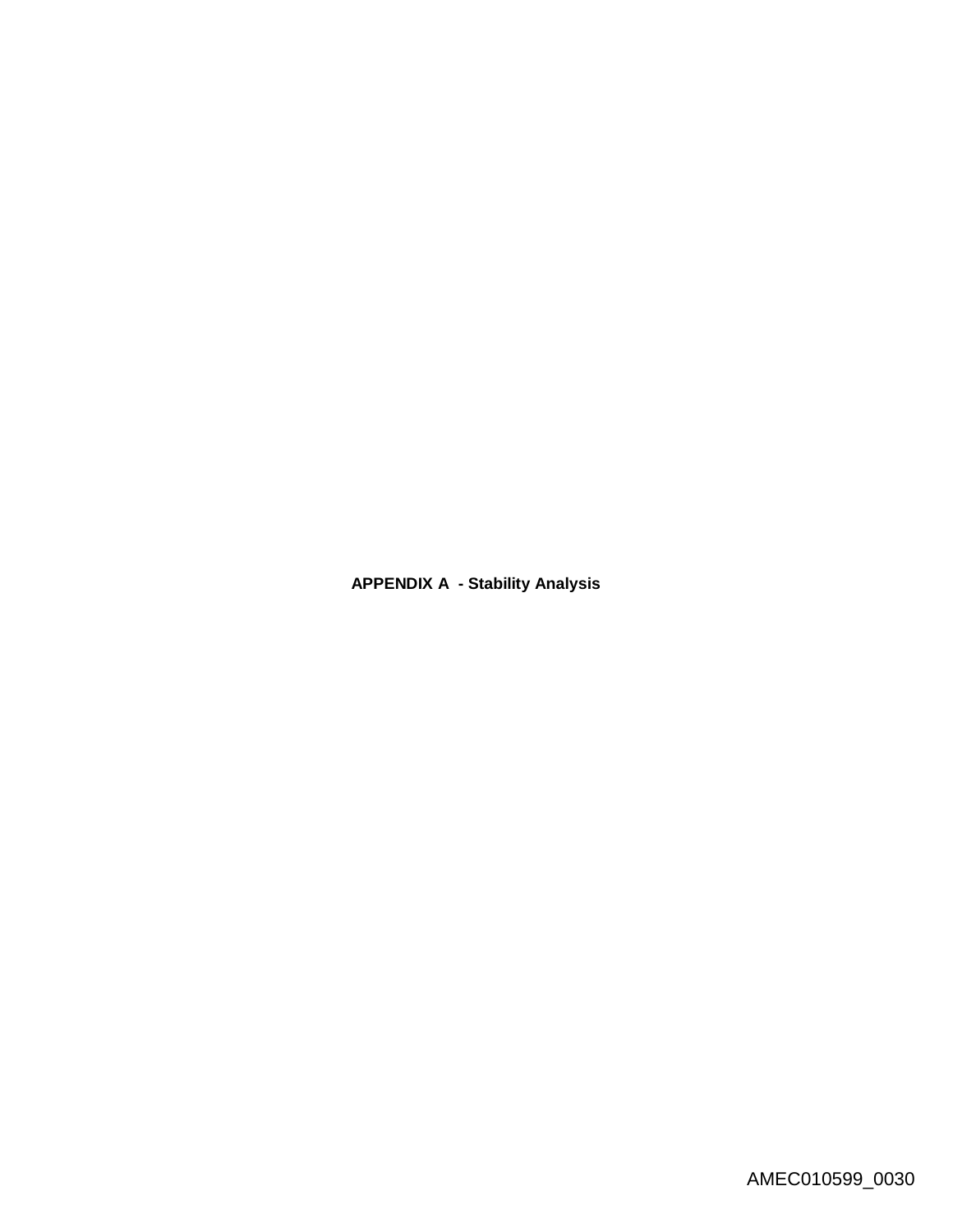**APPENDIX B - Sample Daily Construction Report**